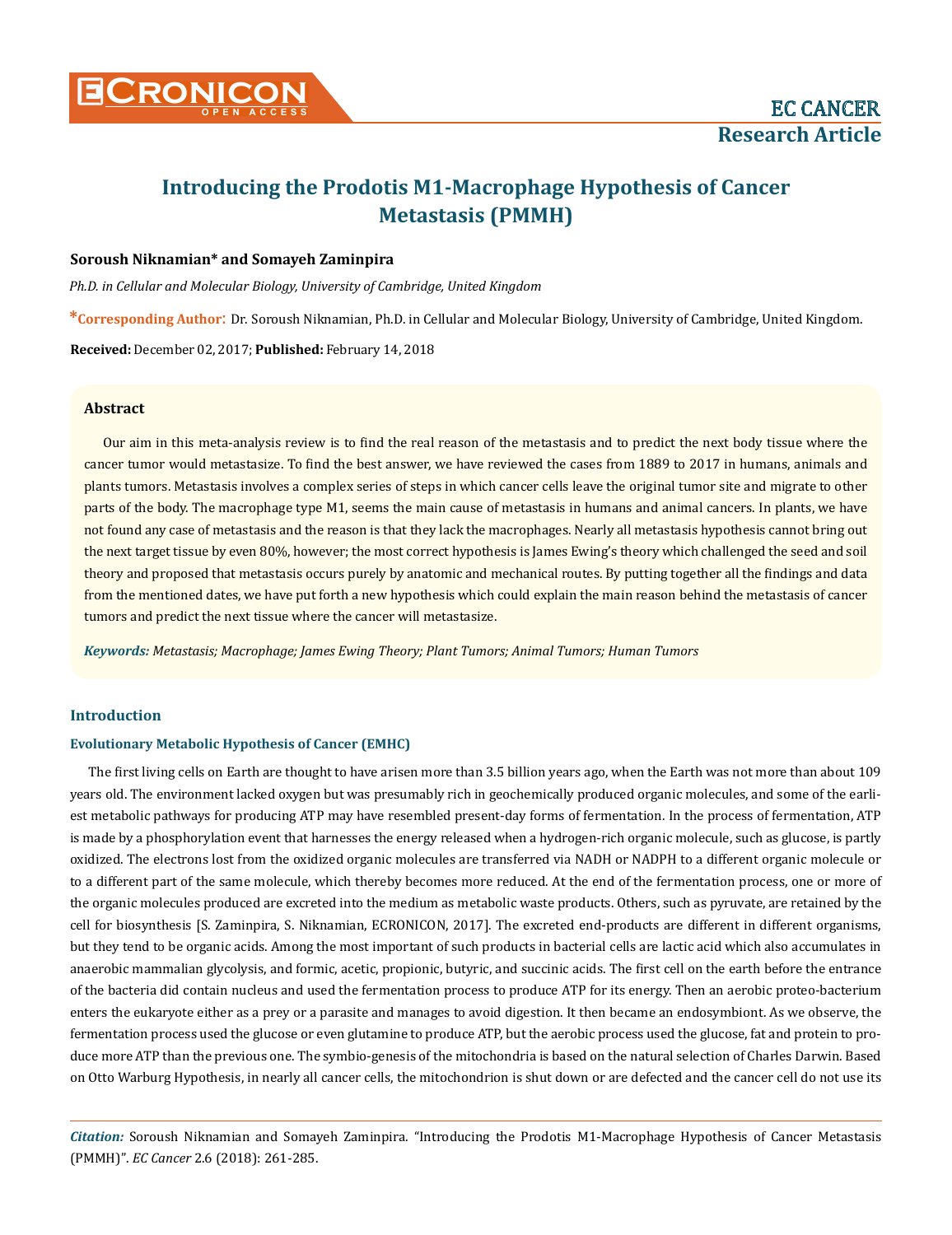mitochondrion to produce ATP. This process of adaptation is based on Lamarckian Hypothesis of Evolution and the normal cells goes back to the most primitive time of evolution to protect itself from apoptosis and uses the fermentation process like the first living cells 1.5 billion years ago. Therefore, cancer is an evolutionary metabolic disease which uses glucose as the main food to produce ATP and Lactic Acid. The prime cause of cancer is the abundance of Reactive Oxygen Species produced by mitochondria that is a threat to the living normal cell and causes mitochondrial damage mainly in its cristae [S. Zaminpira, S. Niknamian, LAP Lambert Publishing, 2017].

# **Metastasis**

Metastasis is a pathogenic agent's spread from an initial or primary site to a different or secondary site within the host's body [1], yet is typically spoken of as such spread by a cancerous tumor [2]. The newly pathological sites, then, are metastases [3,4].

Cancer occurs after cells are genetically altered to proliferate rapidly and indefinitely. This uncontrolled proliferation by mitosis produces a primary heterogenetic tumour. The cells which constitute the tumor eventually undergo metaplasia, followed by anaplasia then dysplasia, resulting in a malignant phenotype. This malignancy allows for invasion into the circulation, followed by invasion to a second site for tumorigenesis [5].

Some cancer cells known as circulating tumor cells acquire the ability to penetrate the walls of lymphatic or blood vessels, after which they are able to circulate through the bloodstream to other sites and tissues in the body. This process is known (respectively) as lymphatic or hematogenous spread [6]. After the tumor cells come to rest at another site, they re-penetrate the vessel or walls and continue to multiply, eventually forming another clinically detectable tumor. This new tumor is known as a metastatic (or secondary) tumor. Metastasis is one of the hallmarks of cancer, distinguishing it from benign tumors [7]. Most cancers can metastasize, although in varying degrees. Basal cell carcinoma for example rarely metastasizes [8].

When tumor cells metastasize, the new tumor is called a secondary or metastatic tumor, and its cells are similar to those in the original or primary tumor [9]. This means that if breast cancer metastasizes to the lungs, the secondary tumor is made up of abnormal breast cells, not of abnormal lung cells. The tumor in the lung is then called metastatic breast cancer, not lung cancer. Metastasis is a key element in cancer staging systems such as the TNM staging system, where it represents the "M". In overall stage grouping, metastasis places a cancer in Stage IV. The possibilities of curative treatment are greatly reduced, or often entirely removed, when a cancer has metastasized [10].

### **Metastasis and primary cancer**

It is theorized that metastasis always coincides with a primary cancer, and, as such, is a tumor that started from a cancer cell or cells in another part of the body [11]. However, over 10% of patients presenting to oncology units will have metastases without a primary tumor found. In these cases, doctors refer to the primary tumor as "unknown" or "occult," and the patient is said to have cancer of unknown primary origin (CUP) or unknown primary tumors (UPT). It is estimated that 3% of all cancers are of unknown primary origin. Studies have shown that, if simple questioning does not reveal the cancer's source (coughing up blood-"probably lung", urinating blood-"probably bladder"), complex imaging will not either. In some of these cases a primary tumor may appear later [12].

### **Macrophage**

Macrophages are a type of white blood cell that engulfs and digests cellular debris, foreign substances, microbes, cancer cells, and anything else that does not have the types of proteins specific to healthy body cells on its surface [13] in a process called phagocytosis. These large phagocytes are found in essentially all tissues [14], where they patrol for potential pathogens by amoeboid movement. They take various forms (with various names) throughout the body (e.g., histiocytic, Kupffer cells, alveolar macrophages, microglia, and others), but all are part of the mononuclear phagocyte system. Besides phagocytosis, they play a critical role in nonspecific defense (innate immunity) and also help initiate specific defense mechanisms (adaptive immunity) by recruiting other immune cells such as lymphocytes. For example, they are important as antigen presenters to T cells. In humans, dysfunctional macrophages cause severe diseases such as chronic granulomatous disease that result in frequent infections [15].

*Citation:* Soroush Niknamian and Somayeh Zaminpira. "Introducing the Prodotis M1-Macrophage Hypothesis of Cancer Metastasis (PMMH)". *EC Cancer* 2.6 (2018): 261-285.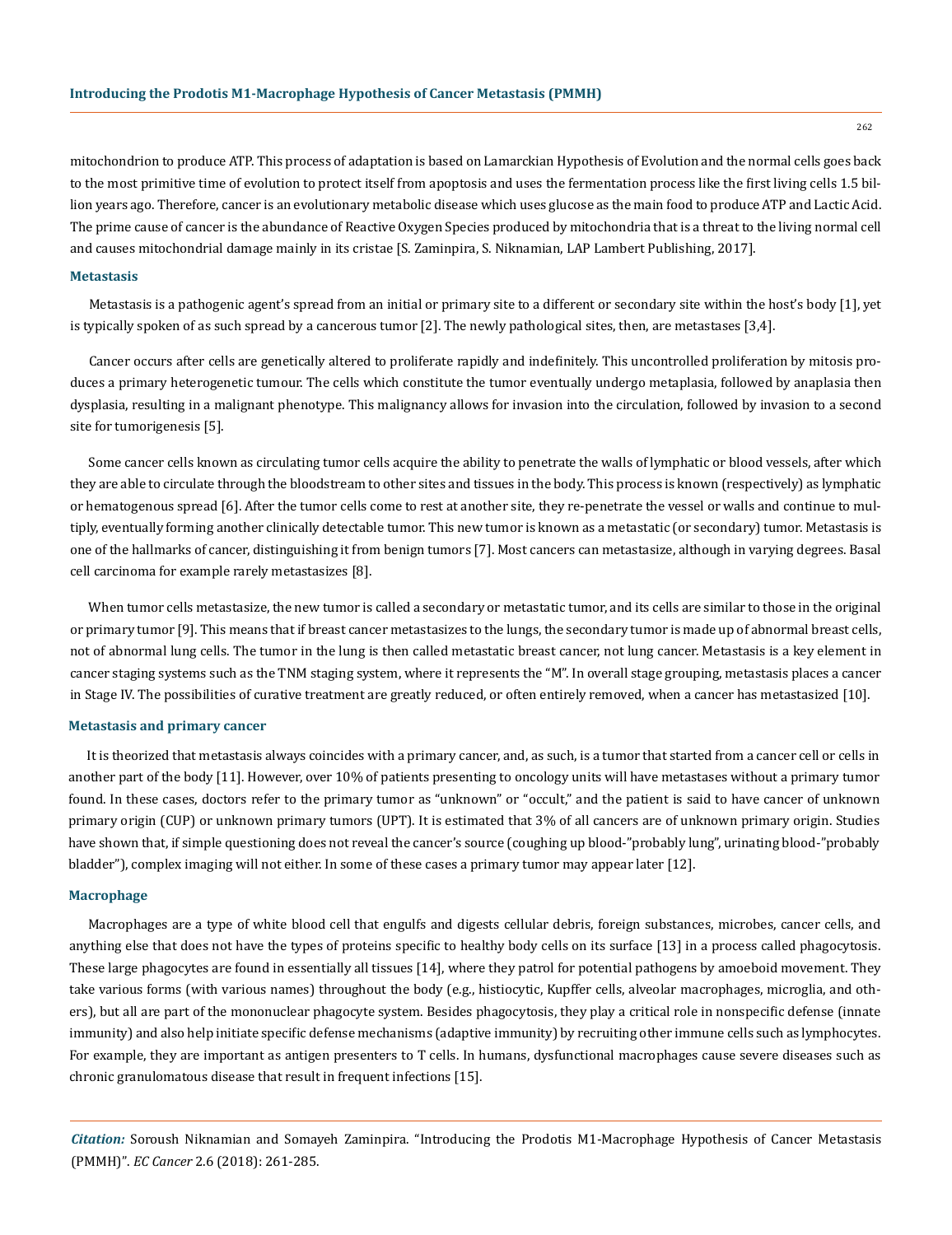Beyond increasing inflammation and stimulating the immune system, macrophages also play an important anti-inflammatory role and can decrease immune reactions through the release of cytokines [16]. Macrophages that encourage inflammation are called M1 macrophages, whereas those that decrease inflammation and encourage tissue repair are called M2 macrophages [17]. This difference is reflected in their metabolism; M1 macrophages have the unique ability to metabolize arginine to the "killer" molecule nitric oxide, whereas rodent M2 macrophages have the unique ability to metabolize arginine to the "repair" molecule ornithine [18].

Human macrophages are about 21 micrometres (0.00083 in) in diameter [19] and are produced by the differentiation of monocytes in tissues. They can be identified using flow cytometry or immunohistochemical staining by their specific expression of proteins such as CD14, CD40, CD11b, CD64, F4/80 (mice)/EMR1 (human), lysozyme M, MAC-1/MAC-3 and CD68 [20-22].

#### **Macrophage subtypes**

Some believe that there are several activated forms of macrophages [23]. In spite of a spectrum of ways to activate macrophages, there are two main groups designated M1 and M2. M1 macrophages: as mentioned earlier (previously referred to as classically activated macrophages) [24], M1 "killer" macrophages are activated by LPS and IFN-gamma, and secrete high levels of IL-12 and low levels of IL-10. In contrast, the M2 "repair" designation (also referred to as alternatively activated macrophages) broadly refers to macrophages that function in constructive processes like wound healing and tissue repair, and those that turn off damaging immune system activation by producing anti-inflammatory cytokines like IL-10. M2 is the phenotype of resident tissue macrophages, and can be further elevated by IL-4. M2 macrophages produce high levels of IL-10, TGF-beta and low levels of IL-12. Tumor-associated macrophages are mainly of the M2 phenotype, and seem to actively promote tumor growth [25-27].

M1 macrophages promote atherosclerosis by inflammation. M2 macrophages can remove cholesterol from blood vessels, but when the cholesterol is oxidized, the M2 macrophages become apoptotic foam cells contributing to the atheromatous plaque of atherosclerosis [28-30].

# **Materials and Methods**

We have reviewed the cancer cases from 1889 to 2017 to find the best answer to the main reason of the metastasis in humans. For reaching the best answer to the body target which the tumor would metastasize, we have reviewed nearly the most important cases and studies in animals, humans and plant cancer tumors.

Metastasis involves a complex series of steps in which cancer cells leave the original tumor site and migrate to other parts of the body via the bloodstream, the lymphatic system, or by direct extension. To do so, malignant cells break away from the primary tumor and attach to and degrade proteins that make up the surrounding extracellular matrix (ECM), which separates the tumor from adjoining tissues [31]. By degrading these proteins, cancer cells are able to breach the ECM and escape. The location of the metastases is not always random, with different types of cancer tending to spread to particular organs and tissues at a rate that is higher than expected by statistical chance alone [32]. Breast cancer, for example, tends to metastasize to the bones and lungs. This specificity seems to be mediated by soluble signal molecules such as chemokines and transforming growth factor beta [33]. The body resists metastasis by a variety of mechanisms through the actions of a class of proteins known as metastasis suppressors, of which about a dozen are known [34].

Human cells exhibit three kinds of motion: collective motility, mesenchymal-type movement, and amoeboid movement. Cancer cells often opportunistically switch between different kinds of motion. Some cancer researchers hope to find treatments that can stop or at least slow down the spread of cancer by somehow blocking some necessary step in one or more kinds of motion [35].

Cancer researchers studying the conditions necessary for cancer metastasis have discovered that one of the critical events required is the growth of a new network of blood vessels, called tumor angiogenesis [36]. It has been found that angiogenesis inhibitors would therefore prevent the growth of metastases [37].

Initially, nearby lymph nodes are struck early [14]. The lungs, liver, brain, and bones are the most common metastasis locations from solid tumors [38].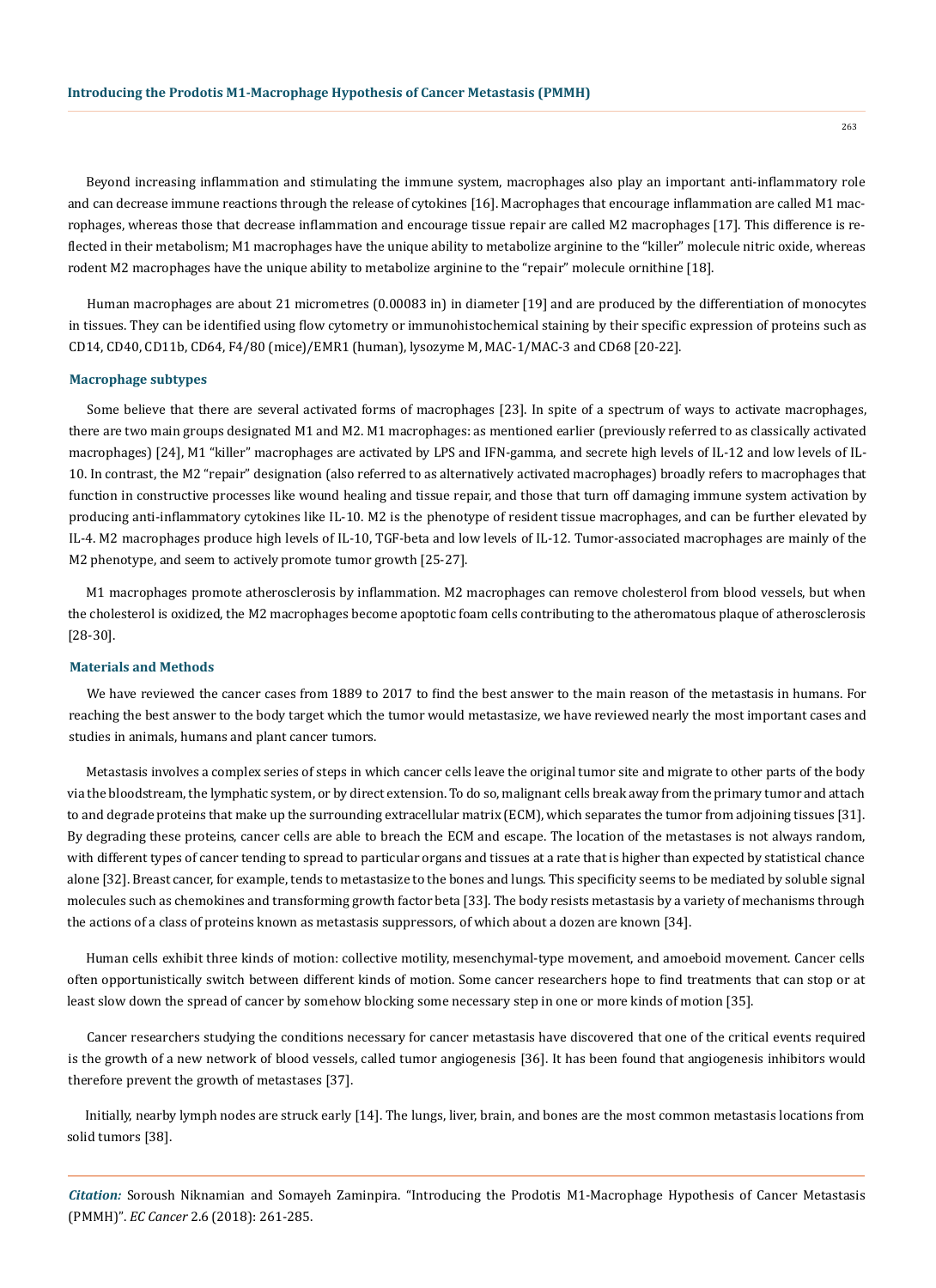Some patients, however, do not show any symptoms [39]. When the organ gets a metastatic disease it begins to shrink until its lymph nodes burst, or undergo lysis [40].

Metastatic tumors are very common in the late stages of cancer. The spread of metastasis may occur via the blood or the lymphatics or through both routes [41].

Several different cell types are critical to tumor growth. In particular, endothelial progenitor cells have been shown to have a strong influence on the growth of tumor blood-vessels. This finding was published in the journals *Science* (2008) and *Genes and Development*  (2007) together with the fact that endothelial progenitor cells are critical for metastasis and angiogenesis [42]. A publication in *Cancer Research* (August 2010) confirmed the importance of endothelial progenitor cells in tumor growth, angiogenesis and metastasis. This seminal paper demonstrated that endothelial progenitor cells can be marked using the Inhibitor of DNA Binding 1 (ID1) [43]. This novel finding meant that investigators gained the ability to track endothelial progenitor cells from the bone marrow to the blood to the tumorstroma and even incorporated in tumor vasculature. This finding of endothelial progenitor cells incorporated in tumor vasculature proves the importance of this cell type in blood-vessel development in a tumor setting and metastasis. Furthermore, ablation of the endothelial progenitor cells in the bone marrow can lead to a significant decrease in tumor growth and vasculature development. Therefore, endothelial progenitor cells are very important in tumor biology and present novel therapeutic targets [44].

NFAT transcription factors are implicated in breast cancer, more specifically in the process of cell motility at the basis of metastasis formation. Indeed, NFAT1 (NFATC2) and NFAT5 are pro-invasive and pro-migratory in breast carcinoma and NFAT3 (NFATc4) is an inhibitor of cell motility [45,46]. NFAT1 regulates the expression of the TWEAKR and its ligand TWEAK with the Lipocalin 2 to increase breastcancer cell invasion and NFAT3 inhibits Lipocalin 2 expression to blunt the cell invasion [47].

Epigenetic regulation also plays an important role in the metastatic outgrowth of disseminated tumor cells. Metastases display alterations in histone modifications, such as H3K4-methylation and H3K9-methylation, when compared to matching primary tumors [48]. These epigenetic modifications in metastases may allow the proliferation and survival of disseminated tumor cells in distant organs [49].

Recently, a series of high-profile experiments suggests that the co-option of intercellular cross-talk mediated by exosome vesicles is a critical factor involved in all steps of the invasion-metastasis cascade [50].

#### **Metastasis occurs by the following four routes:**

#### **Transcoelomic**

The spread of a malignancy into body cavities can occur via penetrating the surface of the peritoneal, pleural, pericardial, or subarachnoid spaces. For example, ovarian tumors can spread transperitoneally to the surface of the liver [51].

# **Lymphatic spread**

Lymphatic spread allows the transport of tumor cells to regional lymph nodes near the primary tumor and ultimately, to other parts of the body. This is called nodal involvement, positive nodes, or regional disease. "Positive nodes" is a term that would be used by medical specialists to describe regional lymph nodes that tested positive for malignancy. It is common medical practice to test by biopsy at least one lymph node near a tumor site when carrying out surgery to examine or remove a tumor. This lymph node is then called a sentinel lymph node. Lymphatic spread is the most common route of initial metastasis for carcinomas [52]. In contrast, it is uncommon for a sarcoma to metastasize via this route. Localized spread to regional lymph nodes near the primary tumor is not normally counted as a metastasis, although this is a sign of a worse outcome. The lymphatic system does eventually drain from the thoracic duct and right lymphatic duct into the systemic venous system at the venous angle and into the brachiocephalic veins, and therefore these metastatic cells can also eventually spread through the haematogenous route [53,54].

*Citation:* Soroush Niknamian and Somayeh Zaminpira. "Introducing the Prodotis M1-Macrophage Hypothesis of Cancer Metastasis (PMMH)". *EC Cancer* 2.6 (2018): 261-285.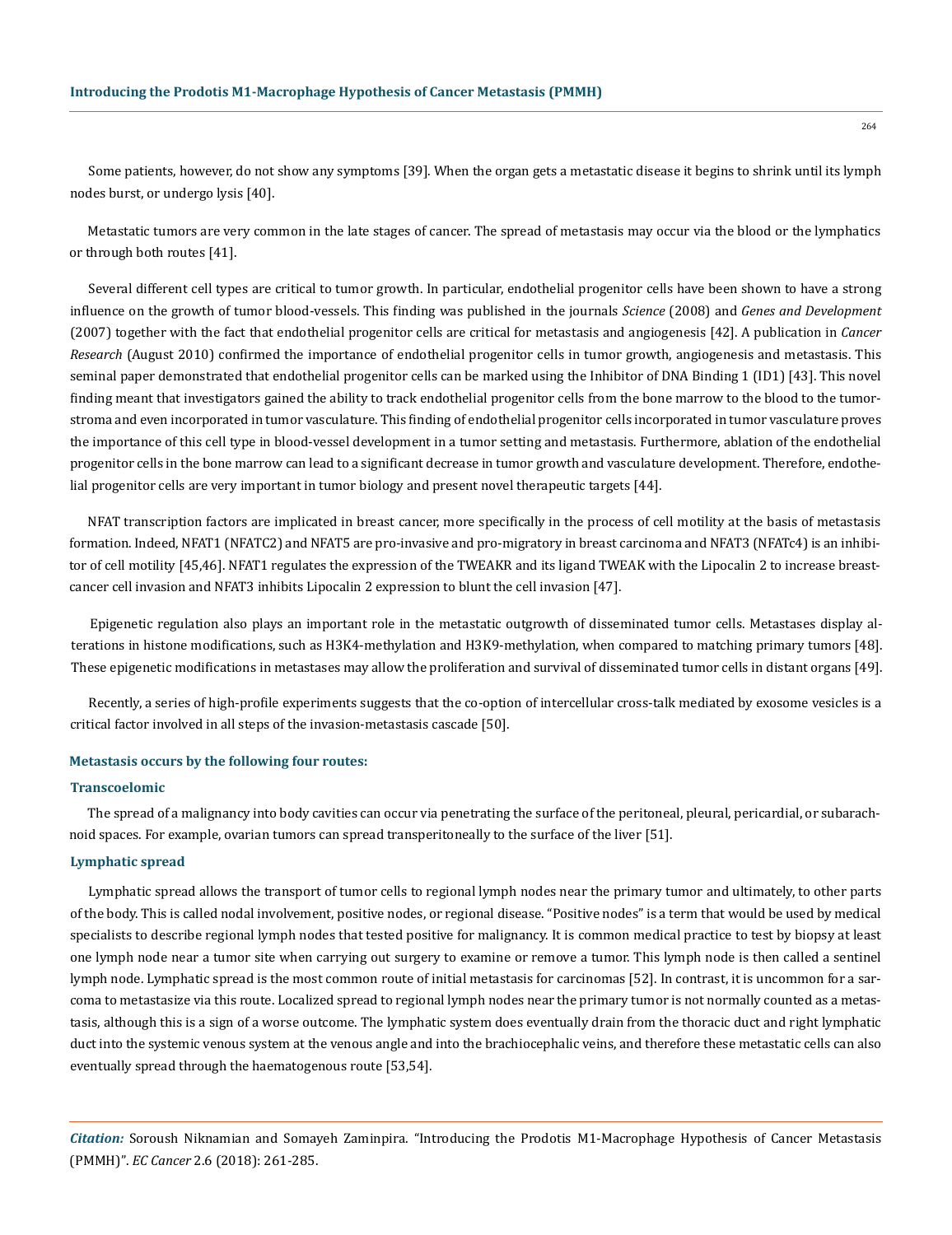#### **Hematogenous spread**

This is typical route of metastasis for sarcomas, but it is also the favored route for certain types of carcinoma, such as renal cell carcinoma originating in the kidney. Because of their thinner walls, veins are more frequently invaded than are arteries, and metastasis tends to follow the pattern of venous flow. That is, hematogenous spread often follows distinct patterns depending on the location of the primary tumor. For example, colorectal cancer spreads primarily through the portal vein to the liver [55].

### **Canalicular spread**

Some tumors, especially carcinomas may metastasize along anatomical canalicular spaces. These spaces include for example the bile ducts, the urinary system, the airways and the subarachnoid space. The process is similar to that of transcoelomic spread. However, often it remains unclear whether simultaneously diagnosed tumors of a canalicular system are one metastatic process or in fact independent tumors caused by the same agent (field cancerization) [56].

# **Organ-specific targets**

There is a propensity for certain tumors to seed in particular organs. This was first discussed as the "seed and soil" theory by Stephen Paget over a century ago, in 1889. The propensity for a metastatic cell to spread to a particular organ is termed 'organotropism'. For example, prostate cancer usually metastasizes to the bones. In a similar manner, colon cancer has a tendency to metastasize to the liver. Stomach cancer often metastasises to the ovary in women, then it is called a Krukenberg tumor [57].

In 1829, Récamier recognized that cancer can spread from a primary tumor and coined the term "metastasis" from the Greek "methistemi", meaning to change or displace [58]. Paget's "seed and soil" theory explained the non-random pattern of cancer metastasis in 1889 when he postulated that factors within the metastatic site promoted growth in the same way that fertile soil allows the successful growth of seeds. In a complementary hypothesis, James Ewing proposed in 1928 that cancer cells were directed to that site by the direction of lymphatic and circulatory systems [59].

From the perspective of species migration, both Paget's and Ewing's theories are correct. Migration is subdivided into emigration (the act of leaving), migration (the act of travelling), and immigration (the process of arriving) [60]. In the paradigm of migration, Ewing focused on the migration step and Paget focused on immigration [61,62]. Ewing's theory accounts for the migration of prostate cancer cells to the lumbar vertebrae via Batson's plexus of draining lymph nodes and Paget's theory helps explain the organ specificity of prostate cancer metastases to bone. Fidler further refined the seed/soil hypothesis in 2003 to take into account the emigration step [63]. First, primary tumors contain heterogeneous subpopulations of cells with different angiogenic, invasive and metastatic properties (properties that promote emigration). The metastatic process is then selective for cells that can successfully survive migration to the distal target organ. The successful proliferation of metastatic cells depends on the ability of these cells to interact and utilize the soil of the new microenvironment [64]. According to the "seed and soil" theory, it is difficult for cancer cells to survive outside their region of origin, so in order to metastasize they must find a location with similar characteristics [65]. For example, breast tumor cells, which gather calcium ions from breast milk, metastasize to bone tissue, where they can gather calcium ions from bone. Malignant melanoma spreads to the brain, presumably because neural tissue and melanocytes arise from the same cell line in the embryo [66].

James Ewing challenged the seed and soil theory and proposed that metastasis occurs purely by anatomic and mechanical routes [67]. This hypothesis has been recently utilized to suggest several hypotheses about the life cycle of circulating tumor cells (CTCs) and to postulate that the patterns of spread could be better understood through a filter and flow perspective [68]. However, contemporary evidences indicate that the primary tumor may dictate organ tropic metastases by inducing the formation of pre-metastatic niches at distant sites, where incoming metastatic cells may engraft and colonize [69]. Specifically, exosome vesicles secreted by tumors have been shown to home to pre-metastatic sites, where they activate pro-metastatic processes such as angiogenesis and modify the immune contexture, so as to foster a favorable microenvironment for secondary tumor growth [70].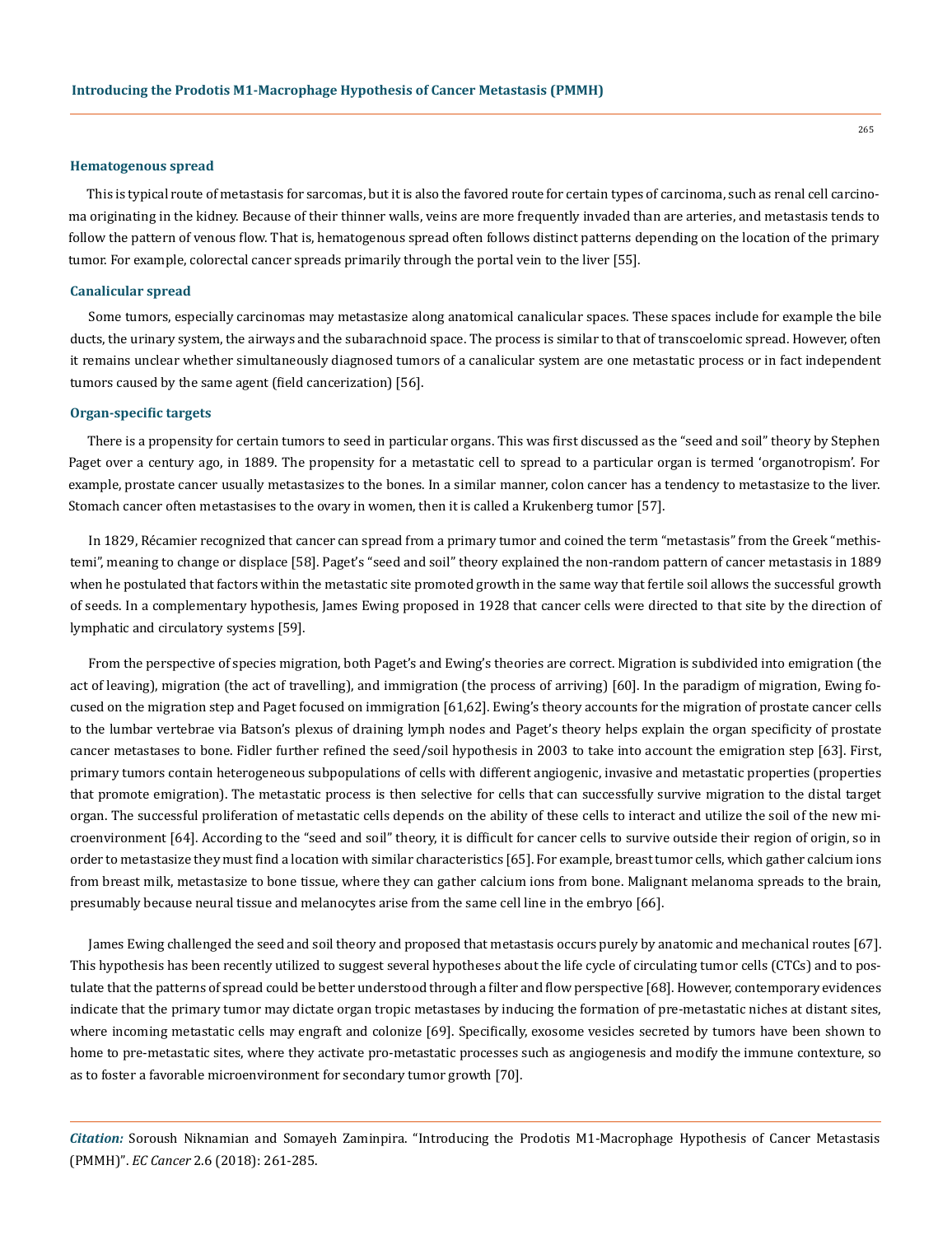#### **Macrophages and Cancer**

Macrophages are among the most versatile cells of the body with respect to their ability to migrate, to change shape, and to secrete growth factors and cytokines [71-73]. These macrophage behaviors are also the recognized behaviors of metastatic cells. Macrophages manifest two distinct polarization phenotypes: the classically activated (M1 phenotype) and the alternatively activated (M2 phenotype). Macrophages acquire the M1 phenotype in response to pro-inflammatory molecules and release inflammatory cytokines, reactive oxygen species, and nitric oxide [74-77]. In contrast, macrophages acquire the M2 phenotype in response to anti-inflammatory molecules such as IL-4, IL 13, IL-10 and to apoptotic cells [78]. M2 macrophages promote tissue remodeling and repair, but are immunosuppressive and poor antigen presenters [79]. Although the M1 and the M2 macrophages play distinct roles during tumor initiation and malignant progression, macrophage-epithelial cell fusions can involve either activation state [80].

M1 macrophages facilitate the early stages of tumorigenesis through the creation of an inflammatory microenvironment that can produce nuclear and mitochondrial damage [81,82]. However, TAM can also undergo a phenotypic switch to the M2 phenotype during tumor progression [83,84]. The TAM population comprising M2 macrophages scavenge cellular debris, promote tumor growth, and enhance angiogenesis. M2 macrophages also fuse with tumor cells, thus, expressing characteristics of both cell types. It has always been difficult to know for certain, however, whether TAM are part of the normal stroma or are part of the malignant cell population [85-87]. This is especially the case in human cancers [88,89].

Increasing evidence suggests that many of the myeloid/macrophage cells seen within human tumors are also part of the malignant cell population. Aichel first proposed over a century ago that tumor progression involved fusion between leukocytes and somatic cells [90-93]. Several human metastatic cancers express multiple molecular and behavioral characteristics of macrophages including phagocytosis, cell-cell fusion, and antigen expression. Tarin also considers the expression of osteopontin and CD44 as important for the regulatory gene group/network associated with metastasis [94]. This is interesting as there is strong evidence that both osteopontin and CD44 are expressed in monocytes and macrophages under various physiological and pathological states [95-98]. We argued that an origin of metastatic cancer from myeloid cells could account for many mesenchymal properties of metastatic cancers [99,100]. It is not, therefore, necessary to invoke an EMT to account for metastasis [101,102].

Interestingly, macrophages express most hallmarks of metastatic tumor cells when responding to tissue injury or disease. For example, monocytes (derived from hematopoietic bone marrow cells) extravasate from the vasculature and are recruited to the wound via cytokines released from the damaged tissue [103,104]. Within the wound, monocytes differentiate into alternatively-activated macrophages and dendritic cells where they release a variety of pro-angiogenic molecules including vascular endothelial growth factor, fibroblast growth factor, and platelet derived growth factor [105,106]. M2 macrophages also actively phagocytize dead cells and cellular debris [107]. On occasion, macrophages undergo homotypic fusion resulting in multinucleated giant cells with increased phagocytic capacity [108]. Following these wound-healing activities, macrophages intravasate back into the circulation where they travel to the lymph nodes to participate in the immune response [109].

Some phagocytic macrophages also migrate to lymph nodes and differentiate into dendritic cells [110]. These findings indicate that normal macrophages are capable of expressing all hallmarks of metastatic cancer cells including tissue invasion, release of pro-angiogenic molecules/cytokines, survival in hypoxic and necrotic environments, intravasation into the circulatory/lymphatic systems, and extravasation from these systems at distant locations. An EMT is not necessary to explain these behaviors, as they are already the evolutionary programmed behaviors of macrophages [111].

Macrophages contribute to tumor growth and progression. Attracted to oxygen-starved (hypoxic) and necrotic tumor cells they promote chronic inflammation. Inflammatory compounds such as tumor necrosis factor (TNF)-alpha released by the macrophages activate the gene switch nuclear factor-kappa B. NF-κB then enters the nucleus of a tumor cell and turns on production of proteins that stop apop-

*Citation:* Soroush Niknamian and Somayeh Zaminpira. "Introducing the Prodotis M1-Macrophage Hypothesis of Cancer Metastasis (PMMH)". *EC Cancer* 2.6 (2018): 261-285.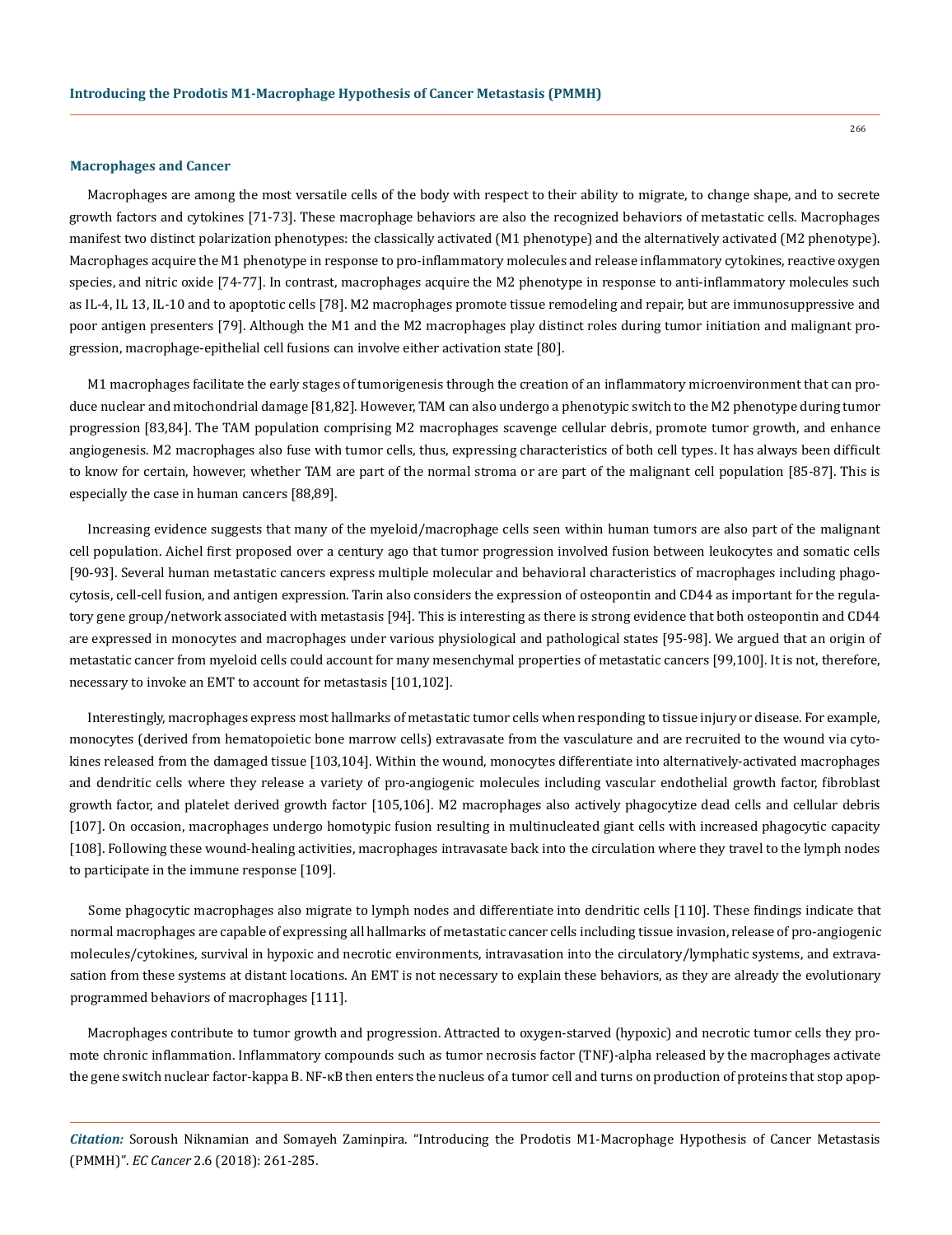267

tosis and promote cell proliferation and inflammation [112]. Moreover, macrophages serve as a source for many pro-angiogenic factors including vascular endothelial factor (VEGF), tumor necrosis factor-alpha (TNF-alpha), macrophage colony-stimulating factor (M-CSF/ CSF1) and IL-1 and IL-6 contributing further to the tumor growth. Macrophages have been shown to infiltrate a number of tumors. Their number correlates with poor prognosis in certain cancers including cancers of breast, cervix, bladder and brain [113-116]. Tumor-associated macrophages (TAMs) are thought to acquire an M2 phenotype, contributing to tumor growth and progression. Research in various study models suggests that the co-operation of T-cells and macrophages is important to suppress tumors. This co-operation involves not only the direct contact of T-cell and macrophage, with antigen presentation, but also includes the secretion of adequate combinations of cytokines, which enhance T-cell antitumor activity [117,118]. Recent study findings suggest that by forcing IFN-α expression in tumorinfiltrating macrophages, it is possible to blunt their innate protumoral activity and reprogram the tumor microenvironment toward more effective dendritic cell activation and immune effector cell cytotoxicity [119,120].

# **Macrophage Facilitation of Metastasis**

It has long been recognized that many malignant tumors contain significant numbers of macrophages and other cells of the stroma [121]. The macrophages present in tumors are generally referred to as tumor-associated macrophages (TAM). TAM can establish the premetastatic niche, while enhancing tumor inflammation and angiogenesis [122]. In other words, TAM facilitate the metastatic cascade. While gene mutations are still thought to initiate neoplasia under this model, it is the stromal macrophages acting as cellular chaperones that facilitate tumor development, progression, and the eventual seeding of metastasis [123]. The stromal TAM are viewed as essential participants in all phases of metastasis, but are not considered neoplastic themselves [124]. However, we recently reviewed evidence showing that many human metastatic tumors also contain neoplastic cells with macrophage properties [125]. It is not easy to distinguish neoplastic from non-neoplastic macrophages in the inflamed tumor microenvironment, as both cells are similar in gene expression, morphology, and function [126,127]. In contrast to the view that macrophages serve as accessories or cellular chaperones for the metastatic cascade of neoplastic stem cells, we consider the metastatic cells themselves as derived from macrophages or other similar cells of myeloid origin [128,129].

### **Linking metastasis to mitochondrial dysfunction**

Substantial evidence now indicates that nearly all cancers are a type of mitochondrial disease arising from respiratory insufficiency [130]. This damage leads to fermentation as a compensatory source of energy according to the original theory of Warburg [131]. When permanent respiratory damage occurs in cells of myeloid origin including hematopoietic stem cells and their fusion hybrids, metastasis would be a potential outcome. It is not necessary to blame mutations or to invent complicated genetic regulatory systems to explain the phenomenon of metastasis [132,133].

Numerous studies indicate that mitochondria from a broad range of metastatic cancers are abnormal and incapable of generating energy through normal respiration [134,135]. Energy through fermentation is the single most common hallmark of all cancer cells including those with metastatic potential. This phenotype arises from mitochondrial dysfunction [136]. Mitochondrial damage can arise in any cell within the inflammatory microenvironment of the incipient tumor including TAM, homotypic fusion hybrids of hematopoietic cells, or heterotypic fusion hybrids of macrophages and neoplastic epithelial cells [137]. The end result would be cells with metastatic potential. Although metastatic cells will differ in their morphology from one organ system to the next, they all suffer from the common malady of insufficient respiration. The origin of metastatic cancer from myeloid cells and fusion hybrids can explain the substantial morphological and genetic diversity seen among different tumor types [138]. Metastasis can arise in macrophage fusion hybrids that sustain irreversible mitochondrial damage [139].

# **Respiratory Damage in Macrophage Fusion Hybrids**

Substantial evidence indicates that normal mitochondrial function suppresses tumorigenesis [140]. Cytoplasm containing mitochondria with normal respiratory function can suppress tumorigenicity despite the continued presence of the tumor cell nucleus [141]. These findings indicate that nuclear gene mutations alone cannot account for the origin or progression of cancer. How do these findings relate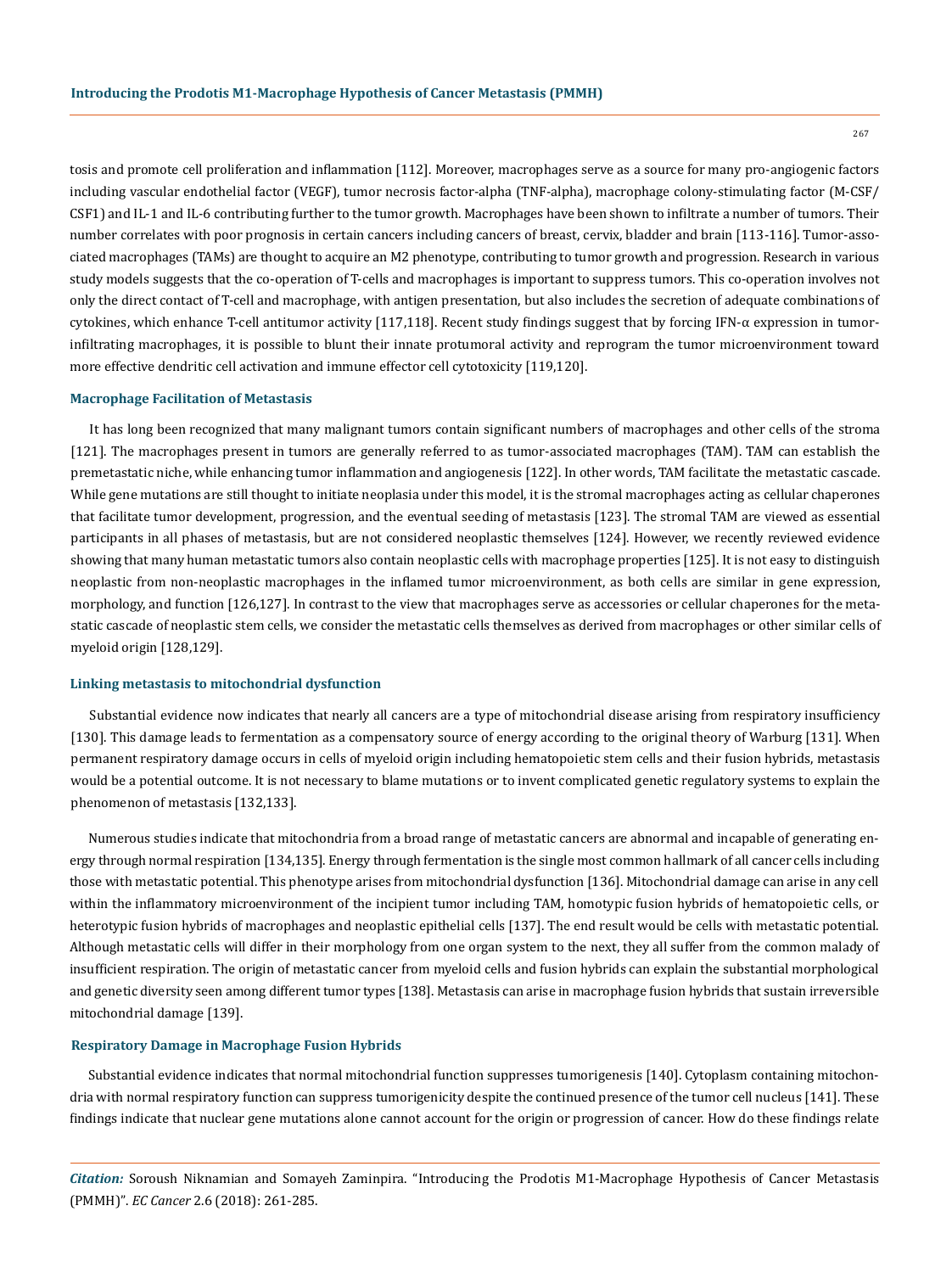to the origin of metastatic cancer cells following macrophage fusions with other cells? If normal macrophages fuse with neoplastic stem cells, it might be anticipated that normal respiratory function of the macrophages would suppress tumorigenicity in the fused hybrid [142]. Although normal respiration would initially suppress tumorigenicity in fused hybrids, persistent or recurrent inflammation in the microenvironment will eventually damage the majority of mitochondria in the fused hybrids, thus initiating the path to metastasis [143]. As macrophages evolved to survive in hypoxic and inflammatory environments, considerable time and iterative damage to respiration would be necessary to initiate tumorigenesis in the fusion hybrids. It is also noteworthy that radiation exposure would not only enhance fusion hybrid formation, but would also damage respiration thus leading to compensatory fermentation and the onset of tumorigenesis. It should not be surprising why long-term survival is reduced or why more aggressive tumors recur in many patients that receive radiation to treat their cancers [144-146].

As respiration is responsible for maintaining genomic stability and the differentiated state, respiratory insufficiency will eventually induce the default state of unbridled proliferation and genomic instability [147]. If this occurs in cells of myeloid origin like macrophages, then emergence of cells with enhanced metastatic potential would be a predicted outcome. Macrophages are genetically programmed to exist in the circulation and to enter and exit tissues [148]. The dysregulated behavior of these cells through corrupted energy metabolism would have dire consequences. Oncogene activation and tumor suppressor-gene inactivation are required to maintain energy production through fermentation following irreversible injury to oxidative phosphorylation [149]. Enhanced glucose uptake seen in metastatic lesions under PET scanning is indicative of enhanced glycolysis and abnormal energy metabolism [150].

### **Genetic heterogeneity in cancer metastasis**

Considerable genetic heterogeneity is observed in comparing tumor tissue from primary growth sites with tissue from distant metastases [151-153]. Genetic heterogeneity is seen not only between patients with similar tumor histopathology, but also for the tumors growing at different sites within the same patient [154]. Almost every type of genetic heterogeneity imaginable from point mutations to major genomic rearrangements can be found in metastatic and highly invasive cancers including those from breast, brain, and pancreas [155]. The mostly non-uniform distribution of mutations in these tumors is consistent with findings that each neoplastic cell within a given tumor can have a profile of changes uniquely different from any other cell within the tumor [156-159]. Moreover, if the spread of metastatic cells to some organs (like liver and lung) occurs earlier than spread to other organs, it is possible that genetic heterogeneity would be greater in these organs than in organs that receive metastatic cells later in the disease progression. This is expected if the number of divisions is greater for tumor cells that arrive earlier in these organs than for tumor cells that arrive later in other organs. This could explain why genomic heterogeneity is more diverse in some organs than in other organs or in the primary tumor. These complications can obscure attempts to accurately define the clonal origin of tumor cells [160].

In their analysis of the genomic heterogeneity observed in pancreatic cancer, Campbell and colleagues conclude that, "the biological pathways underlying these forms of genomic instability remain unclear" [161]. As genomic stability is dependent on normal mitochondrial function, it should not be surprising that there is a "richness of genetic variation in cancer" as Campbell and co-workers describe [162]. The richness is the likely consequence of damaged respiration with compensatory fermentation in populations of fusion hybrids that differ from each other in genetic architecture. A non-uniform or random distribution of mutations can arise from the migration of these hybrid cells to other organs. The gene mutations also arise as downstream epiphenomena of respiratory insufficiency coupled with compensatory fermentation. As the linkage of genomic instability to mitochondrial dysfunction was not discussed in any of the cancer genome studies mentioned above, we can only assume that the investigators were unaware of this linkage. It is unfortunate that so many industrious investigators focus so much attention on the genomic instability of tumors, which is largely irrelevant to the disease. Real progress in cancer management will be realized only after the cancer field breaks its addiction to the gene theory and recognizes the centrality of mitochondrial damage in the origin and progression of the disease [163-165].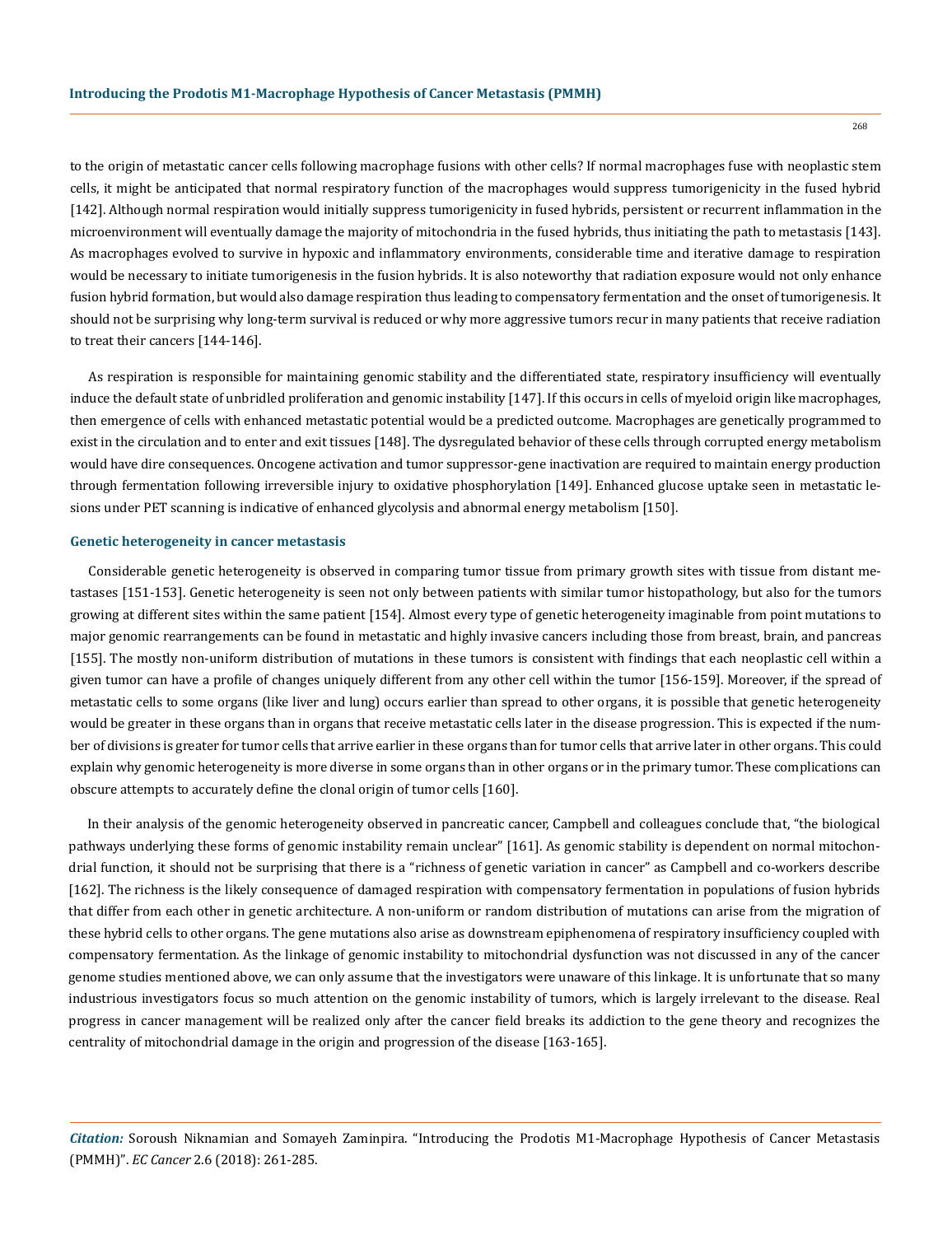#### **Cancer in animals**

Cancer incidence in the wolf is lower than that in the domestic dog. Cancer is low in the chimpanzee than in the human despite the two species having very similar cancer genes. The issue is not genetics, but it is the environment or gene-environmental interactions. Most chimpanzees eat their natural diet while in the wild or in captivity. It is likely that the incidence of cancer would be higher in chimpanzees that would eat a Western human diet. Germ line mutations might increase the incidence of some cancers, but only in a certain provocative environment. Cancer can occur in wild animals that are infected with certain viruses. Viruses can damage mitochondrial function thus producing cancer in the infected cells. The somatic mutations would arise as a downstream effect of the defective respiration. It is not clear if viral infections would be more common in domestic animals than in wild animals. Pollutants in the environment, including in the diet, would damage cellular respiration. Respiratory damage is largely responsible for cancer in both humans and domesticated animals that do not eat their natural foods. Cancer metastasis in animals is the same as humans [ S. Zaminpira, S. Niknamian, JMEST, 2017].

### **Cancer in Plants (Gall)**

Galls or cecidia are a kind of swelling growth on the external tissues of plants or animals. Plant galls are abnormal outgrowths of plant tissues, similar to benign tumors or warts in animals. They can be caused by various parasites, from fungi and bacteria, to insects and mites. Plant galls are often highly organized structures and because of this the cause of the gall can often be determined without the actual agent being identified. This applies particularly to some insect and mite plant galls [166].

### **Cancer metastasis in plants**

Although the Gall tumors in plants have been discussed thoroughly in this review, there has not been shown that cancer in plants could metastasize. The lack of macrophages in plants is the main answer that cancer in plants never metastasize which is the prime reason behind the differences between the animal and the plant cancers. All cancers in plants are benign and are not malignant tumors [218].

# **Conclusion**

Our meta-analysis review between 1889 to 2017 shows that the prime cause of metastasis in humans and animals are macrophages type M1 which by entering the cancerous cells would be cancerous and transport the cancer to the next tissue. There have been many cases of plant cancer tumors which is called Gall tumors. These tumors are caused by the outside parasites such as bacteria and viruses. Metastasis in plant tumors cannot occur since plants do not use and contain macrophages. Nearly all hypothesis behind the prediction of the target metastatic tissue cannot be correct except James Ewing hypothesis which have been introduces in 1928, challenged the seed and soil theory and proposed that metastasis occurs purely by anatomic and mechanical routes. James Ewing proposed in 1928 that cancer cells were directed to that site by the direction of lymphatic and circulatory systems. This hypothesis has been recently utilized to suggest several hypotheses about the life cycle of circulating tumor cells (CTCs) and to postulate that the patterns of spread could be better understood through a filter and flow perspective. In our perspective, the next tissue where the cancer would be metastasizing can be predicted by the amounts of inflammation in that tissue. The more inflammation, the more possibility of that tissue to be the target. Therefore; we introduce a new hypothesis which is more complete in the cause of cancer metastasis which we call it "Prodotis M1-Macrophage Hypothesis of Cancer Metastasis (PMMH)". This is the combination of the James Ewing Theory and Macrophage theory of metastasis and states that: "as respiration is responsible for maintaining genomic stability and the differentiated state, respiratory insufficiency will eventually induce the default state of unbridled proliferation and genomic instability. If this occurs in cells of myeloid origin like macrophages, then emergence of cells with enhanced metastatic potential would be a predicted outcome. Therefore; cancer metastasis is metabolically originated and the real cause of cancer metastasis is M1 macrophages by the means of lymphatic and circulatory systems, and the target tissue is where the most inflammation has been occurred".

# **Acknowledgements**

We would like to thank Prof. Thomas N. Seyfried for letting us use his research data in this review article and the Violet Cancer Institute (VCI) for being the sponsor in this article.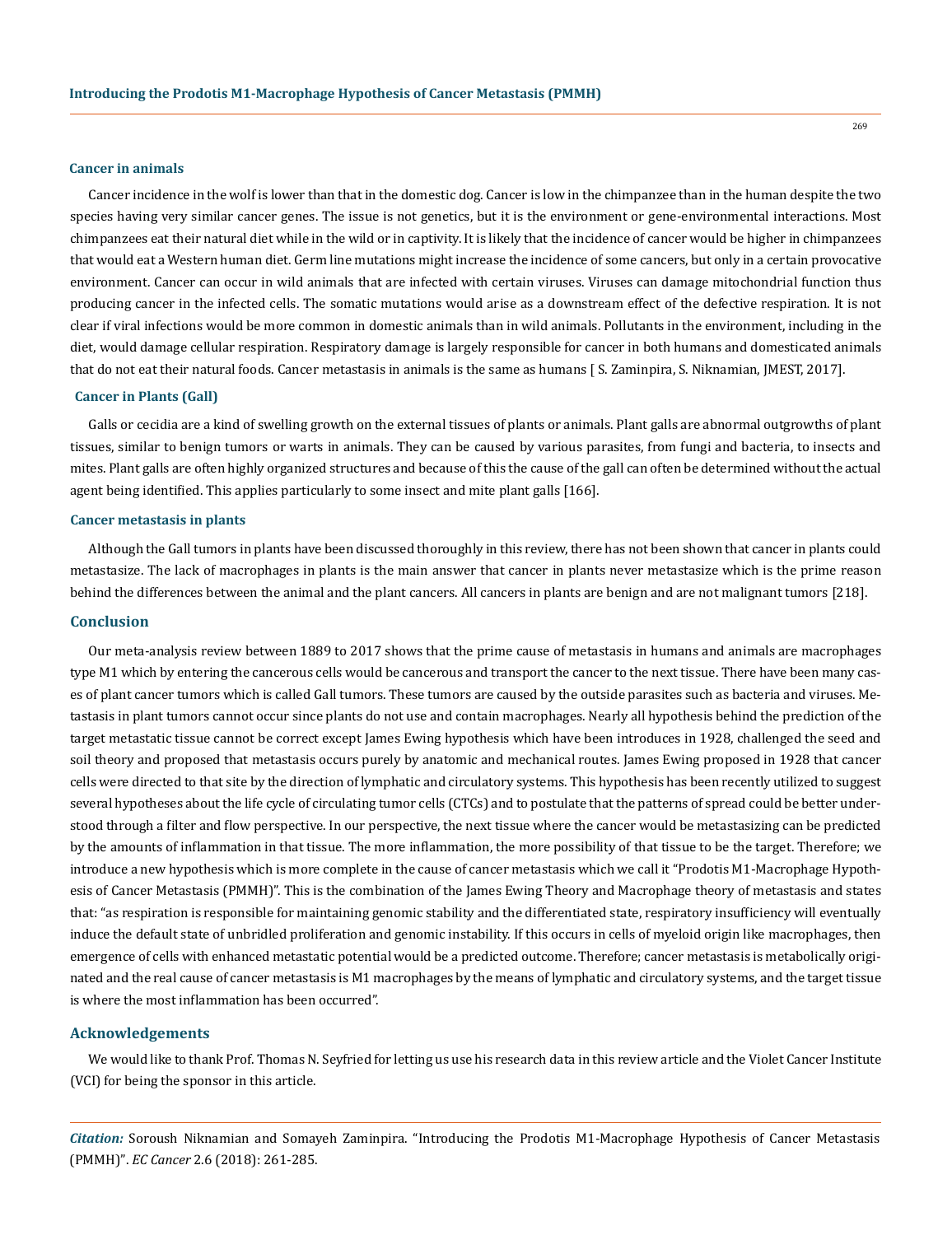# **Appendix**

### **Crown Gall Disease**

*Agrobacterium tumefaciens* is the causal agent of crown gall disease (the formation of tumors) in over 140 species of eudicots. It is a rod-shaped, Gram-negative soil bacterium [167]. Symptoms are caused by the insertion of a small segment of DNA (known as the T-DNA, for 'transfer DNA', not to be confused with tRNA that transfers amino acids during protein synthesis, confusingly also called transfer RNA), from a plasmid, into the plant cell, which is incorporated at a semi-random location into the plant genome [168,169].

A. tumefaciens is an alpha-proteo-bacterium of the family Rhizobiaceae, which includes the nitrogen-fixing legume symbionts. Unlike the nitrogen-fixing symbionts, tumor-producing *Agrobacterium* species are pathogenic and do not benefit the plant. The wide variety of plants affected by *Agrobacterium* makes it of great concern to the agriculture industry [170].

Economically, *A. tumefaciens* is a serious pathogen of walnuts, grape vines, stone fruits, nut trees, sugar beets, horse radish, and rhubarb [171].

To be virulent, the bacterium must contain a tumour-inducing plasmid (Ti plasmid or pTi), of 200 kb, which contains the T-DNA and all the genes necessary to transfer it to the plant cell. Many strains of *A. tumefaciens* do not contain a pTi [172].

Since the Ti plasmid is essential to cause disease, prepenetration events in the rhizosphere occur to promote bacterial conjugation exchange of plasmids amongst bacteria. In the presence of opines, *A. tumefaciens* produces a diffusible conjugation signal called 30C8HSL or the *Agrobacterium* autoinducer. This activates the transcription factor TraR, positively regulating the transcription of genes required for conjugation [173].

*A. tumefaciens* infects the plant through its Ti plasmid. The Ti plasmid integrates a segment of its DNA, known as T-DNA, into the chromosomal DNA of its host plant cells. *A. tumefaciens* has flagella that allow it to swim through the soil towards photoassimilates that accumulate in the rhizosphere around roots. Some strains may chemotactically move towards chemical exudates from plants, such as acetosyringone and sugars. The former is recognised by the VirA protein, a transmembrane protein encoded in the virA gene on the Ti plasmid. Sugars are recognised by the chvE protein, a chromosomal gene-encoded protein located in the periplasmic space [174].

At least 25 vir genes on the Ti plasmid are necessary for tumor induction. In addition to their perception role, virA and chvE induce other vir genes. The virA protein has autokinase activity: it phosphorylates itself on a histidine residue. Then the virA protein phosphorylates the virG protein on its aspartate residue. The virG protein is a cytoplasmic protein produced from the virG Ti plasmid gene. It is a transcription factor, inducing the transcription of the vir operons. The chvE protein regulates the second mechanism of the vir genes' activation. It increases VirA protein sensitivity to phenolic compounds [175-177].

Attachment is a two-step process. Following an initial weak and reversible attachment, the bacteria synthesize cellulose fibrils that anchor them to the wounded plant cell to which they were attracted. Four main genes are involved in this process: *chvA, chvB, pscA*, and *att*. The products of the first three genes apparently are involved in the actual synthesis of the cellulose fibrils. These fibrils also anchor the bacteria to each other, helping to form a microcolony [178,179].

VirC, the most important virulent gene, is a necessary step in the recombination of illegitimate recolonization. It selects the section of the DNA in the host plant that will be replaced and it cuts into this strand of DNA [180].

After production of cellulose fibrils, a calcium-dependent outer membrane protein called rhicadhesin is produced, which also aids in sticking the bacteria to the cell wall. Homologues of this protein can be found in other rhizobia [181].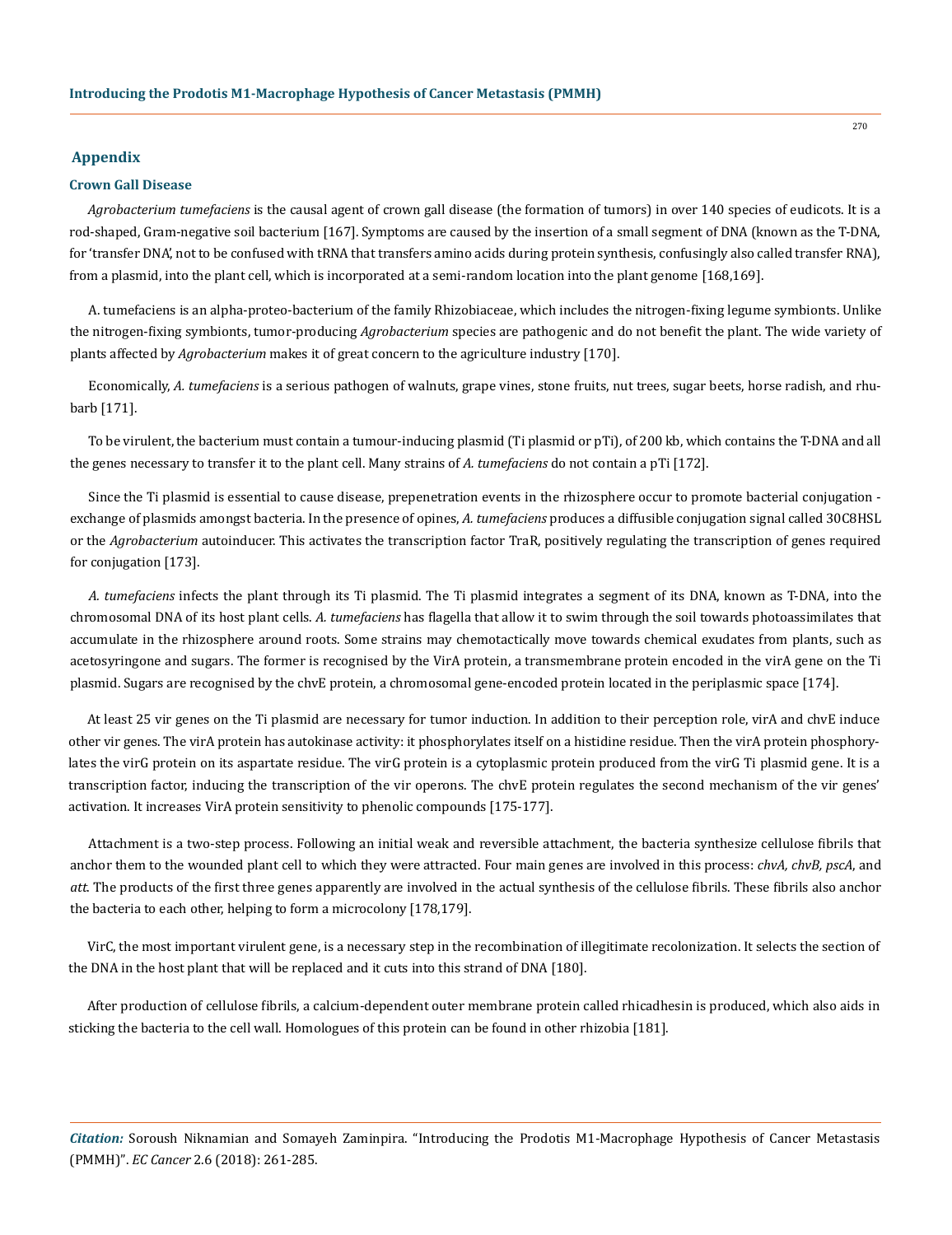# **Possible plant compounds that initiate** *Agrobacterium* **to infect plant cells [182]:**

To transfer the T-DNA into the plant cell, *A. tumefaciens* uses a type IV secretion mechanism, involving the production of a T-pilus. When acetosyringone and other substances are detected, a signal transduction event activates the expression of 11 genes within the VirB operon which are responsible for the formation of the T-pilus [183].

The pro-pilin is formed first. This is a polypeptide of 121 amino acids which requires processing by the removal of 47 residues to form a T-pilus subunit. The subunit is circularized by the formation of a peptide bond between the two ends of the polypeptide [184].

Products of the other VirB genes are used to transfer the subunits across the plasma membrane. Yeast two-hybrid studies provide evidence that VirB6, VirB7, VirB8, VirB9 and VirB10 may all encode components of the transporter. An ATPase for the active transport of the subunits would also be required [185].

The T-DNA must be cut out of the circular plasmid. A VirD1/D2 complex nicks the DNA at the left and right border sequences. The VirD2 protein is covalently attached to the 5' end. VirD2 contains a motif that leads to the nucleoprotein complex being targeted to the type IV secretion system (T4SS) [186].

In the cytoplasm of the recipient cell, the T-DNA complex becomes coated with VirE2 proteins, which are exported through the T4SS independently from the T-DNA complex. Nuclear localization signals, or NLSs, located on the VirE2 and VirD2, are recognised by the importin alpha protein, which then associates with importin beta and the nuclear pore complex to transfer the T-DNA into the nucleus. VIP1 also appears to be an important protein in the process, possibly acting as an adapter to bring the VirE2 to the importin. Once inside the nucleus, VIP2 may target the T-DNA to areas of chromatin that are being actively transcribed, so that the T-DNA can integrate into the host genome [187-190].

# **Genes in the T-DNA**

# **Hormones**

To cause gall formation, the T-DNA encodes genes for the production of auxin or indole-3-acetic acid via the IAM pathway. This biosynthetic pathway is not used in many plants for the production of auxin, so it means the plant has no molecular means of regulating it and auxin will be produced constitutively. Genes for the production of cytokinins are also expressed. This stimulates cell proliferation and gall formation [191].

# **Opines**

The T-DNA contains genes for encoding enzymes that cause the plant to create specialized amino acid derivatives which the bacteria can metabolize, called opines [192]. Opines are a class of chemicals that serve as a source of nitrogen for *A. tumefaciens*, but not for most other organisms. The specific type of opine produced by *A. tumefaciens* C58 infected plants is nopaline (Escobar et al., 2003).

Two nopaline type Ti plasmids, pTi-SAKURA and pTiC58, were fully sequenced. *A. tumefacien*s C58, the first fully sequenced pathovar, was first isolated from a cherry tree crown gall. The genome was simultaneously sequenced by Goodner., et al. and Wood., *et al*. in 2001. The genome of *A. tumefaciens* C58 consists of a circular chromosome, two plasmids, and a linear chromosome. The presence of a covalently bonded circular chromosome is common to Bacteria, with few exceptions. However, the presence of both a single circular chromosome and single linear chromosome is unique to a group in this genus. The two plasmids are pTiC58, responsible for the processes involved in virulence, and pAtC58, dubbed the "cryptic" plasmid [193,194].

The pAtC58 plasmid has been shown to be involved in the metabolism of opines and to conjugate with other bacteria in the absence of the pTiC58 plasmid. [195] If the pTi plasmid is removed, the tumor growth that is the means of classifying this species of bacteria does not occur [196].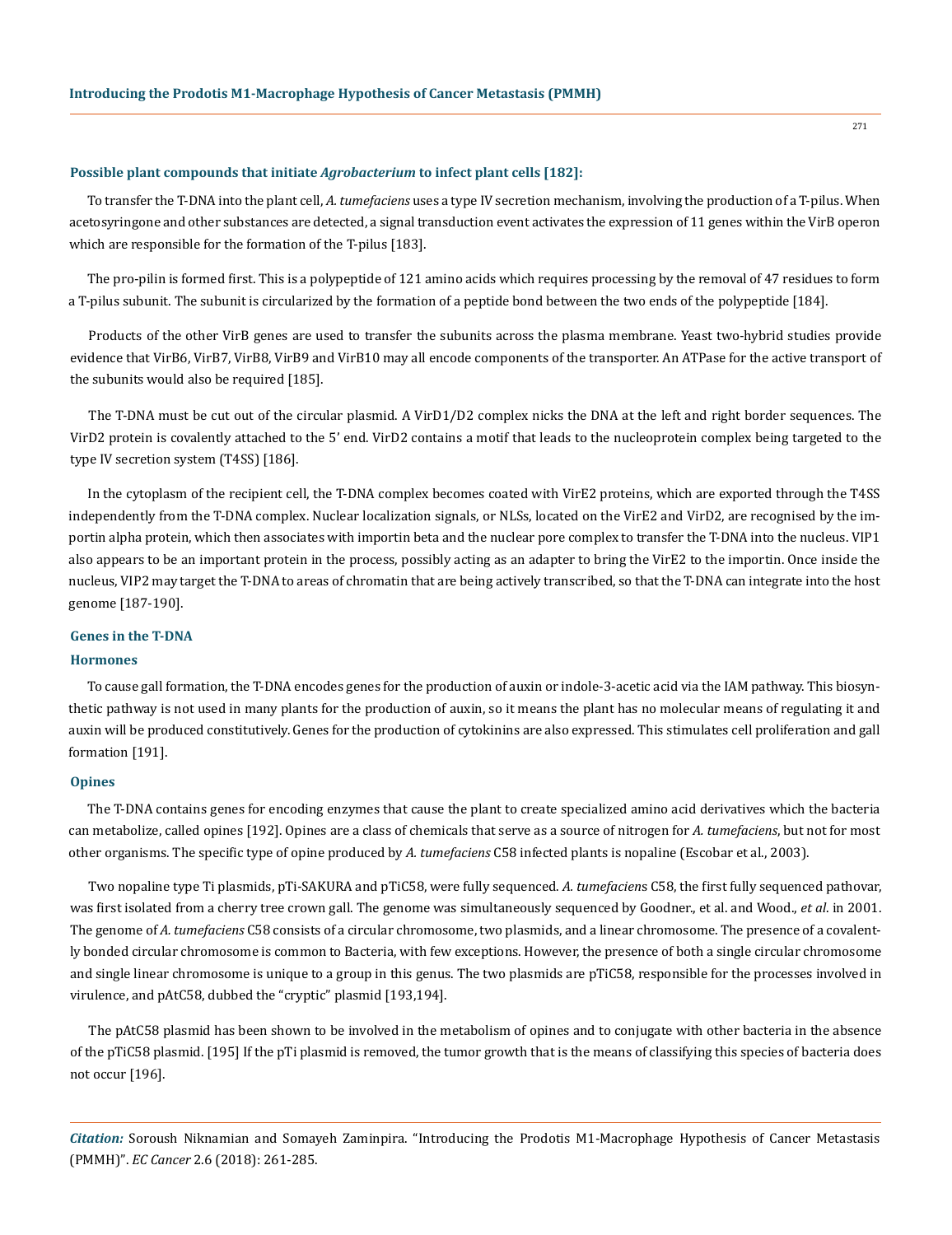### **Different kinds of Galls**

- 1. [Ash](https://en.wikipedia.org/wiki/Ash_tree) flower gall: this gall is caused by a small mite that causes irregular distortion of male flowers. The galls are initially green, then dry and turn brown [197].
- 2. Ash midrib gall: normally 0.5 to 1 inch long, these galls are succulent and have thick walls. A small cavity within each gall contains one or more small maggots, the larval stages of very small flies called midges. Female midges lay their eggs in very young leaflets during early spring. Gall formation begins soon after the eggs are laid. Specifics of the biology of this insect are not known. The galls probably do not harm tree health [198].
- 3. [Elm](https://en.wikipedia.org/wiki/Elm) cockscomb gall: these distinct galls, caused by an aphid, are about one inch long and about 1/4 inch high. The irregular edge of the gall and its red color at maturity account for the common name. The galls dry, harden and turn brown as they age. Aphids may be seen through a slit-like opening in the underside of the gall. This insect has a complex life cycle-it forms galls on elm in early summer, then feeds on grass roots later in the summer. The galls apparently do not cause significant harm to the tree [199].
- 4. [Hackberry](https://en.wikipedia.org/wiki/Celtis) leaf gall: this gall is caused by a small (0.1 inch long) aphid-like insect with sucking mouthparts called a jumping plant louse. The adults spend the winter under bark crevices and can invade houses in large numbers in the fall. Females lay eggs over a long period of time beginning when leaves begin to unfold from the buds in the spring. Feeding by the nymphs that hatch from these eggs causes abnormal plant growth that forms a pouch. The psyllids remain inside the galls until they emerge as adults in late summer to early fall. There is one generation each year. Heavy infestations can result in premature leaf drop which over a series of years may affect tree health [200].
- 5. [Honeylocust](https://en.wikipedia.org/wiki/Honeylocust) pod gall: this gall is caused by a small fly (midge). The sunburst cultivar appears to be very susceptible to this pest. Infested leaves have globular or pod-like distortions that contain one to several small maggots (0.25 inch long). Infestations begin when females lay eggs in young leaflets. There are five or more generations each year. Infested leaves often drop prematurely and repeated damage can kill small branches. New shoots develop at the base of dead twigs. As a result, the natural shape of the tree may be lost [201,202].
- 6. Oak gall
- 7. Petiole and stipule galls: thick globe-like galls can develop on leaf petioles and stems. Many of these are caused by insects called [phylloxerans](https://en.wikipedia.org/wiki/Phylloxeridae) which are very similar to aphids. The hard, woody galls may remain on the tree for several years. Usually, there is one generation each year and the insects over winter on the tree in the egg stage [203].
- 8. [Willow](https://en.wikipedia.org/wiki/Willow) shoot galls: these swellings on shoots, twigs, or leaf petioles, may be caused by small flies (midges) or small wasps (sawflies). The gall increases in size as long as the immature stages are active. They cause no significant injury. The infestation may be reduced by pruning and destroying the galled areas before the adult insect emerges, usually in late summer [204].
- 9. [Witchhazel](https://en.wikipedia.org/wiki/Witchhazel) gall: this gall is caused by an aphid that passes the winter in eggs laid on twigs of the plant. Feeding by the aphid causes the formation of conical galls on the upper side of the leaf. Each gall, produced by a single aphid, later becomes filled with offspring. Mature aphids with wings leave the galls in late spring and early summer and fly to [birch.](https://en.wikipedia.org/wiki/Birch) After several generations there, the insects return to witch hazel to lay the eggs that survive the winter. No galls are formed on the birch [205].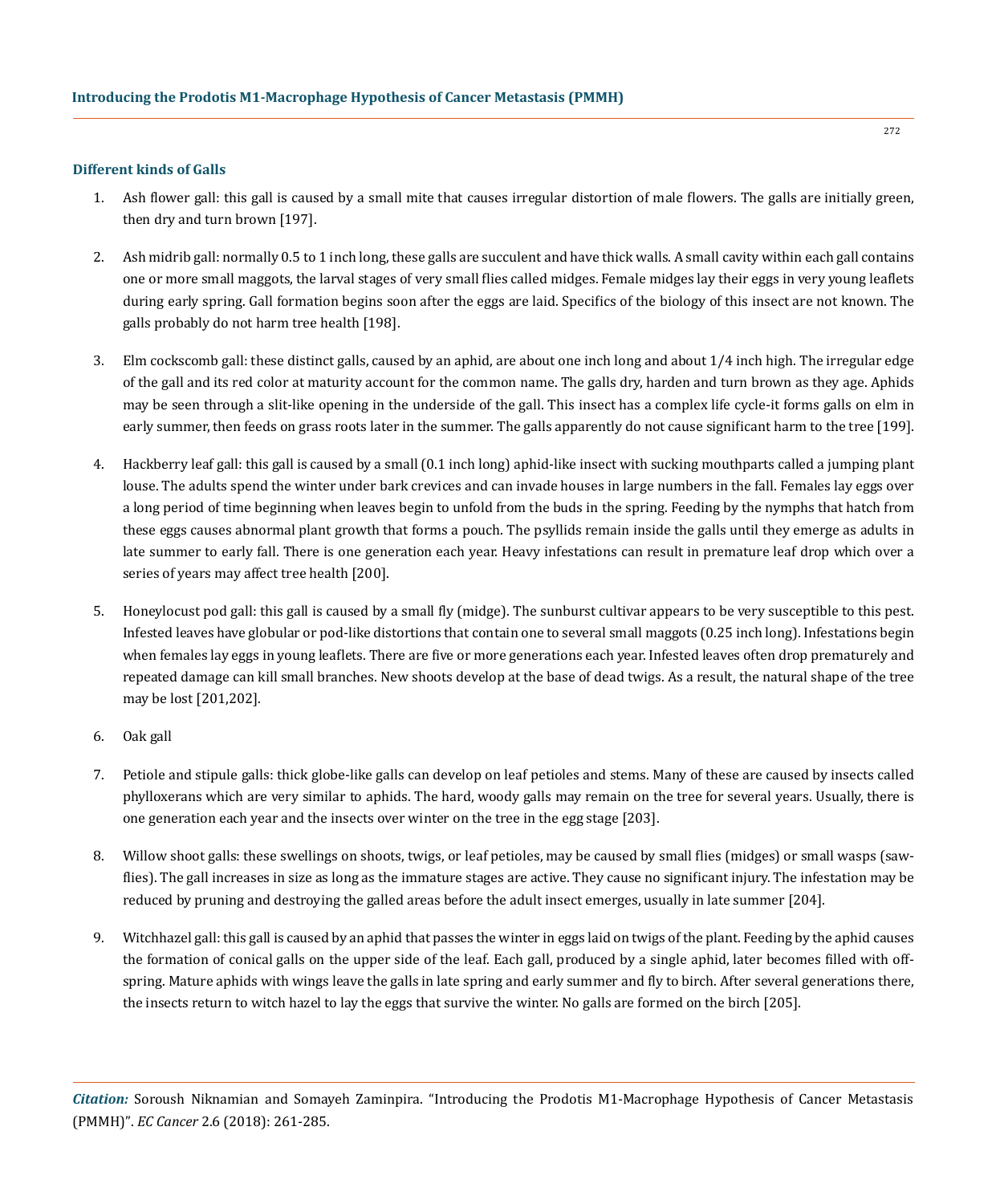Many rust fungi induce gall formation, including western gall rust, which infects a variety of pine trees and cedar-apple rust. Galls are often seen in *Millettia pinnata* leaves and fruits. Leaf galls appear like tiny clubs; however, flower galls are globose. *Exobasidium* often induces spectacular galls on its hosts [206].

The fungus *Ustilago esculenta* associated with *Zizania latifolia*, a wild rice, produces an edible gall highly valued as a food source in the Zhejiang and Jiangsu provinces of China [207].

# **Bacteria and viruses**

*Agrobacterium tumefaciens* and *Pseudomonas savastanoi* are examples of gall-causing bacteria. Gall forming virus was found on rice plants in central Thailand in 1979 and named rice gall dwarf. Symptoms consisted of gall formation along leaf blades and sheaths, dark green discoloration, twisted leaf tips and reduced numbers of tillers. Some plants died in the glasshouse in later stages of infection. The causal agent was transmitted by *Nephotettix nigropictus* after an incubation of two weeks. Polyhedral particles of 65 nm diameter in the cytoplasm of phloem cells were always associated with the disease. No serologic relationship was found between this virus and that of rice dwarf [208-210].

# **Nematodes**

Nematodes are microscopic worms that live in the soil. Some nematodes (*Meloidogyne* species or root-knot nematodes) cause galls on the roots of susceptible plants [211]. The galls are small, individual and beadlike in some hosts. In other plant species galls may be massive accumulations of fleshy tissue more than an inch in diameter. Some ectoparasitic nematodes (nematodes that live outside the plant in the soil), such as sting and stubby-root nematodes, may cause root tips to swell. Nitrogen-fixing bacteria (*Rhizobium* species) cause swellings on the roots of most legumes (such as clover, peas and beans) [212]. These swellings, called nodules, are easily distinguished from rootknot galls by differences in how they are attached to the root and their contents. Nodules are loosely attached to the root, while root-knot galls originate from infection at the center of the root, so they are an integral part of the root. In addition, fresh *Rhizobium* nodules have a milky pink-to-brown liquid inside them, while root-knot galls have firmer tissues and contain female root-knot nematodes (creamy white beads less than 1/32 inch in diameter) inside the gall tissues [213].

# **Insect Galls**

Insect galls are the highly distinctive plant structures formed by some herbivorous insects as their own microhabitats. They are plant tissue which is controlled by the insect. Galls act as both the habitat and food source for the maker of the gall. The interior of a gall can contain edible nutritious starch and other tissues. Some galls act as "physiologic sinks", concentrating resources in the gall from the surrounding plant parts [214]. Galls may also provide the insect with physical protection from predators [215].

Insect galls are usually induced by chemicals injected by the larvae or the adults of the insects into the plants, and possibly mechanical damage. After the galls are formed, the larvae develop inside until fully grown, when they leave. In order to form galls, the insects must take advantage of the time when plant cell division occurs quickly: the growing season, usually spring in temperate climates, but which is extended in the tropics [216].

The meristems, where plant cell division occurs, are the usual sites of galls, though insect galls can be found on other parts of the plant, such as the leaves, stalks, branches, buds, roots, and even flowers and fruits. Gall-inducing insects are usually species-specific and sometimes tissue-specific on the plants they gall [217].

# **Bibliography**

- 1. "Regenerative Medicine Partnership in Education".
- 2. [Ovchinnikov Dmitry A. "Macrophages in the embryo and beyond: Much more than just giant phagocytes".](https://www.ncbi.nlm.nih.gov/pubmed/18781633) *Genesis*. Institute for [Molecular Bioscience and Cooperative Research Centre for Chronic Inflammatory Diseases \(CRC-CID\), University of Queensland,](https://www.ncbi.nlm.nih.gov/pubmed/18781633) [Brisbane, Queensland, Australia: researchgate.net. 46.9 \(2008\): 447-62.](https://www.ncbi.nlm.nih.gov/pubmed/18781633)
- 3. [Mills C D. "M1 and M2 Macrophages: Oracles of Health and Disease".](https://www.ncbi.nlm.nih.gov/pubmed/23428224) *Critical reviews in immunology* 32.6 (2012): 463-488.
- 4. Krombach F., *et al.* ["Cell size of alveolar macrophages: an interspecies comparison".](https://www.ncbi.nlm.nih.gov/pmc/articles/PMC1470168/) *Environmental Health Perspectives* 105.5 (1997): [1261-1263.](https://www.ncbi.nlm.nih.gov/pmc/articles/PMC1470168/)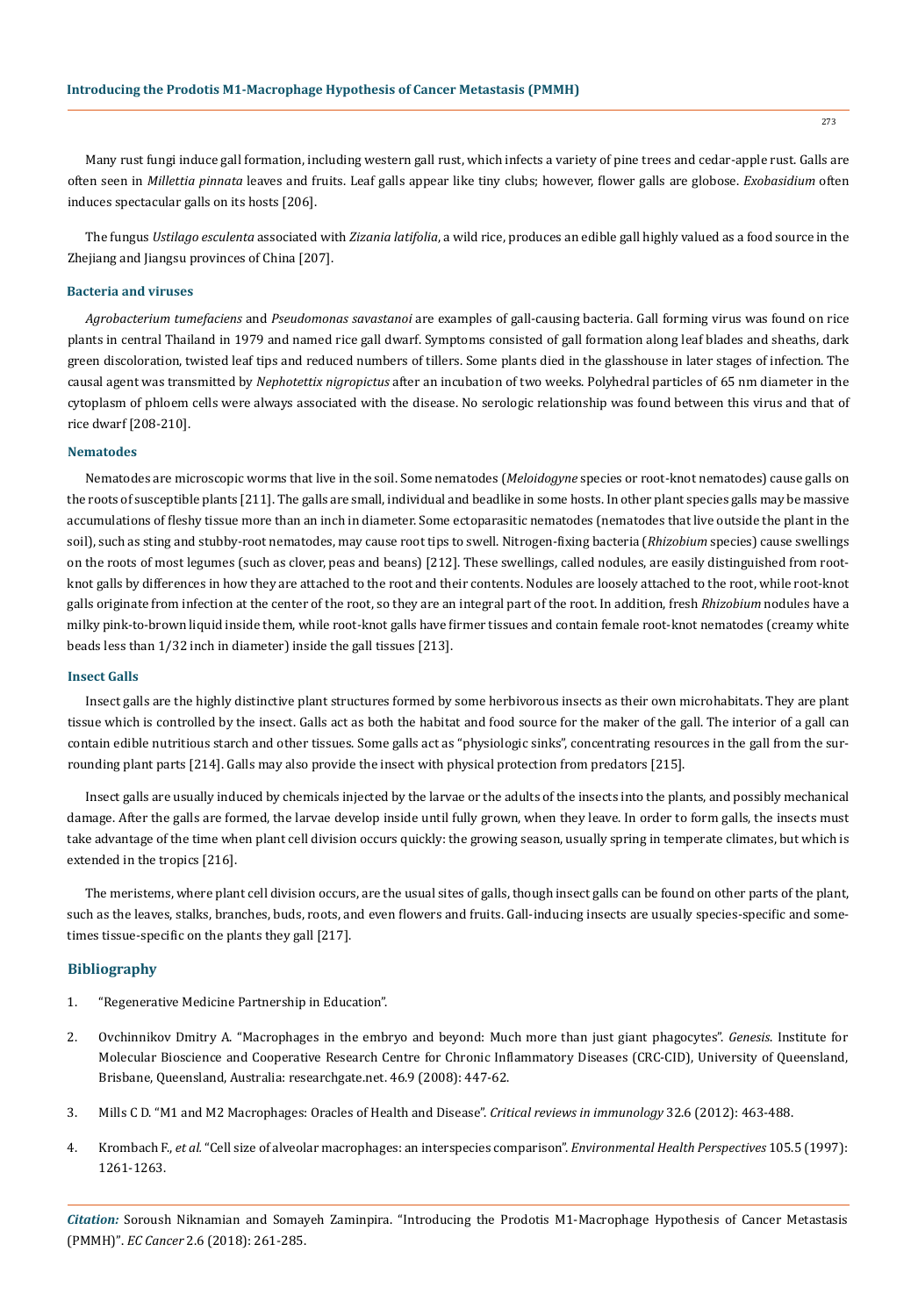# **Introducing the Prodotis M1-Macrophage Hypothesis of Cancer Metastasis (PMMH)**

- 5. Khazen W., *et al.* ["Expression of macrophage-selective markers in human and rodent adipocytes".](https://www.ncbi.nlm.nih.gov/pubmed/16213494) *FEBS Letter* 579.25 (2005): 5631- [5634.](https://www.ncbi.nlm.nih.gov/pubmed/16213494)
- 6. [Semyon Zalkind "Ilya Mechnikov: His Life and Work. Honolulu".](http://www.nndb.com/people/143/000125765/bibliography/) *Hawaii: University Press of the Pacific* (2001): 78-210.
- 7. Sabine A., *et al*[. "Inflammation in Wound Repair: Molecular and Cellular Mechanisms".](https://www.ncbi.nlm.nih.gov/pubmed/17299434) *Journal of Investigative Dermatology* (2007).
- 8. [YashRoy R C. "Hijacking of Macrophages by Salmonella \(310r\) Through 'Types III' Secretion Like Exocytotic Signalling : A Mechanism](https://www.researchgate.net/publication/230823526_Hijacking_of_macrophages_by_Salmonella_310r-_through_%27types-III%27_secretion-like_exocytotic_signalling_a_mechanism_for_infection_of_chicken_ileum?ev=prf_pub)  for Infection of Chicken Ileum". *[Indian Journal of Poultry Science](https://www.researchgate.net/publication/230823526_Hijacking_of_macrophages_by_Salmonella_310r-_through_%27types-III%27_secretion-like_exocytotic_signalling_a_mechanism_for_infection_of_chicken_ileum?ev=prf_pub)* 35.3 (2000): 276-281.
- 9. [Chen Y and Zhang X. "Pivotal regulators of tissue homeostasis and cancer: macrophages".](https://www.ncbi.nlm.nih.gov/pmc/articles/PMC5549331/) *Experimental Hematology and Oncology* 6 [\(2017\): 23.](https://www.ncbi.nlm.nih.gov/pmc/articles/PMC5549331/)
- 10. [Goto H. "Immunoactivation and immunopathogeny during active visceral leishmaniasis".](http://www.scielo.br/scielo.php?script=sci_arttext&pid=S0036-46652009000500002) *Revista do Instituto de Medicina Tropical de São Paulo* [51.5 \(2009\): 241-246.](http://www.scielo.br/scielo.php?script=sci_arttext&pid=S0036-46652009000500002)
- 11. [Velasco-Velázquez M A. "Macrophage--Mycobacterium tuberculosis interactions: role of complement receptor 3".](https://www.ncbi.nlm.nih.gov/pubmed/12927520) *Microbial Pathogenesis* [35 \(2003\): 125-131.](https://www.ncbi.nlm.nih.gov/pubmed/12927520)
- 12. [Matzaraki V. "The MHC locus and genetic susceptibility to autoimmune and infectious diseases".](https://genomebiology.biomedcentral.com/articles/10.1186/s13059-017-1207-1) *Genome Biology* 18 (2017): 76.
- 13. Vlahopoulos S A. "Aberrant control of NF-κB [in cancer permits transcriptional and phenotypic plasticity, to curtail dependence on](https://www.ncbi.nlm.nih.gov/pmc/articles/PMC5570602/)  host tissue: molecular mode". *[Cancer Biology and Medicine](https://www.ncbi.nlm.nih.gov/pmc/articles/PMC5570602/)* 14.3 (2017): 254-270.
- 14. David M., *et al.* ["Exploring the full spectrum of macrophage activation".](https://www.ncbi.nlm.nih.gov/pubmed/19029990) *Nature Reviews Immunology* 8.12 (2008): 958-969.
- 15. "The lymphocyte story". New Scientist (1605) (2007).
- 16. Galdiero M R., *et al.* ["Tumor associated macrophages and neutrophils in tumor progression".](https://www.ncbi.nlm.nih.gov/pubmed/23065796) *Journal of Cellular Physiology* 228.7 [\(2012\): 1404-1412.](https://www.ncbi.nlm.nih.gov/pubmed/23065796)
- 17. [Hotamisligil G S. "Endoplasmic reticulum stress and atherosclerosis".](https://www.ncbi.nlm.nih.gov/pubmed/20376052) *Nature Medicine* 16.4 (2010): 396-399.
- 18. Oh J., *et al.* ["Endoplasmic reticulum stress controls M2 macrophage differentiation and foam cell formation".](https://www.ncbi.nlm.nih.gov/pubmed/22356914) *Journal of Biological Chemistry* [287.15 \(2012\): 11629-11641.](https://www.ncbi.nlm.nih.gov/pubmed/22356914)
- 19. [Krippendorf B B and Riley D A. "Distinguishing unloading-versus reloading-induced changes in rat soleus muscle".](https://www.ncbi.nlm.nih.gov/pubmed/8423838) *Muscle Nerve* 16.1 [\(1993\): 99-108.](https://www.ncbi.nlm.nih.gov/pubmed/8423838)
- 20. [St Pierre BA and JG Tidball "Differential response of macrophage subpopulations to soleus muscle reloading following rat hindlimb](https://www.ncbi.nlm.nih.gov/pubmed/7961247)  suspension". *[Journal of Applied Physiology](https://www.ncbi.nlm.nih.gov/pubmed/7961247)* 77.1 (1994): 290-297.
- 21. Tidball JG., *et al.* ["Macrophage invasion does not contribute to muscle membrane injury during inflammation".](https://www.ncbi.nlm.nih.gov/pubmed/10204578) *Journal of Leukocyte Biology* [65.4 \(1999\): 492-498.](https://www.ncbi.nlm.nih.gov/pubmed/10204578)
- 22. [Schiaffino S and Partridge T. "Skeletal Muscle Repair and Regeneration". Advances in Muscle Research 3 \(2008\): 380.](http://www.springer.com/in/book/9781402067679)
- 23. Brechot Gomez., *et al.* ["Modulation of Macrophage Activation State Protects Tissue from Necrosis during Critical Limb Ischemia in](http://journals.plos.org/plosone/article?id=10.1371/journal.pone.0003950)  [Thrombospondin-1-Deficient Mice".](http://journals.plos.org/plosone/article?id=10.1371/journal.pone.0003950) *PLoS ONE* 3.12 (2008): e3950.
- 24. de la Torre J and Sholar A. "Wound healing: Chronic wounds". Emedicine.com (2006).

*Citation:* Soroush Niknamian and Somayeh Zaminpira. "Introducing the Prodotis M1-Macrophage Hypothesis of Cancer Metastasis (PMMH)". *EC Cancer* 2.6 (2018): 261-285.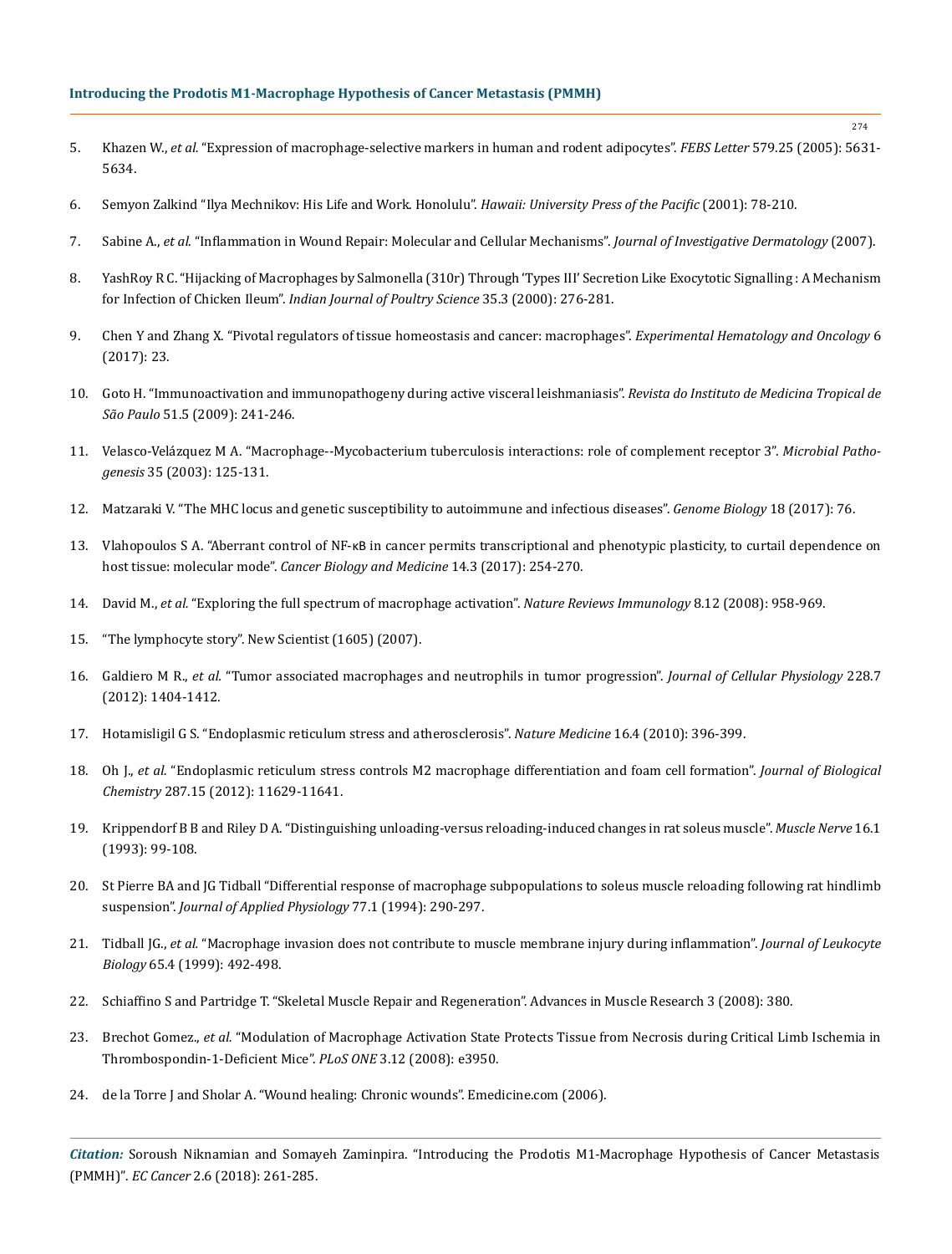- 25. Expert Reviews in Molecular Medicine. The phases of cutaneous wound healing Archived 17 December 2008 at the Wayback Machine. Cambridge University Press 5.1 (2003).
- 26. [Lorenz H P and Longaker M T. "Wounds: Biology, Pathology, and Management".](https://link.springer.com/chapter/10.1007/978-0-387-68113-9_10) *Stanford University Medical Center* (2003).
- 27. Swirski F K., *et al.* ["Identification of Splenic Reservoir Monocytes and Their Deployment to Inflammatory Sites".](https://www.ncbi.nlm.nih.gov/pubmed/19644120) *Science* 325.5940 [\(2009\): 612-616.](https://www.ncbi.nlm.nih.gov/pubmed/19644120)
- 28. [Jia T and Pamer E G. "Dispensable But Not Irrelevant".](http://science.sciencemag.org/content/325/5940/549) *Science* 325.5940 (2009): 549-550.
- 29. [Deodhar A K and Rana R E "Surgical physiology of wound healing: a review".](https://www.ncbi.nlm.nih.gov/pubmed/10740722) *Journal of Postgraduate Medicine* 43.2 (1997): 52-56.
- 30. Rosenberg L and de la Torre J. "Wound Healing, Growth Factors". Emedicine.com (2006).
- 31. Newton P M., *et al.* ["Macrophages Restrain Contraction of an In Vitro Wound Healing Model".](https://www.ncbi.nlm.nih.gov/pubmed/15673162) *Inflammation* 28.4 (2004): 207-214.
- 32. Greenhalgh D G. "The role of apoptosis in wound healing". *[The International Journal of Biochemistry and Cell Biology](https://www.ncbi.nlm.nih.gov/pubmed/9785465)* 30.9 (1998): [1019-1030.](https://www.ncbi.nlm.nih.gov/pubmed/9785465)
- 33. Mercandetti M and Cohen A J. "Wound Healing: Healing and Repair". Emedicine.com (2005).
- 34. Stashak T S., *et al.* ["Update on wound dressings: Indications and best use".](https://www.sciencedirect.com/science/article/pii/S1534751604000460) *Clinical Techniques in Equine Practice* 3.2 (2004): 148- [163.](https://www.sciencedirect.com/science/article/pii/S1534751604000460)
- 35. Souppouris Aaron "Scientists identify cell that could hold the secret to limb regeneration". The verge.com. Researchers have identified a cell that aids limb regrowth in Salamanders. Macrophages are a type of repairing cell that devour dead cells and pathogens, and trigger other immune cells to respond to pathogens (2013).
- 36. James W., *et al.* ["Macrophages are required for adult salamander limb regeneration".](http://www.pnas.org/content/110/23/9415.abstract) *University of Texas* 110.23 (2013): 9415-9420.
- 37. Bonnardel J., *et al.* ["Innate and adaptive immune functions of peyer's patch monocyte-derived cells".](https://www.ncbi.nlm.nih.gov/pubmed/25921539) *Cell Reports* 11.5 (2015): 770- [784.](https://www.ncbi.nlm.nih.gov/pubmed/25921539)
- 38. Ryan K J and Ray C G. "Sherris Medical Microbiology (4th edition)". McGraw Hill (2004).
- 39. Laurence Dupuis-Maguiraga.*, et al.* ["Chikungunya Disease: Infection-Associated Markers from the Acute to the Chronic Phase of](http://journals.plos.org/plosntds/article?id=10.1371/journal.pntd.0001446)  Arbovirus-Induced Arthralgia". *[PLoS Neglected Tropical Diseases](http://journals.plos.org/plosntds/article?id=10.1371/journal.pntd.0001446)* 6.3 (2012): e1446.
- 40. [Lucas A D and Greaves D R. "Atherosclerosis: role of chemokines and macrophages".](https://www.ncbi.nlm.nih.gov/pubmed/14585150) *Expert Reviews in Molecular Medicine* 3.25 [\(2001\): 1-18.](https://www.ncbi.nlm.nih.gov/pubmed/14585150)
- 41. [Frantz Stefan and Nahrendorf Matthias. "Cardiac macrophages and their role in ischaemic heart disease".](https://academic.oup.com/cardiovascres/article/102/2/240/288859) *Cardiovascular Research* [102.2 \(2014\): 240-248.](https://academic.oup.com/cardiovascres/article/102/2/240/288859)
- 42. Sebastiaan Bol., *et al*. "Macrophage". *Future Virology* 6 (2011): 187-208.
- 43. Koppensteiner Herwig., *et al*[. "Macrophages and their relevance in Human Immunodeficiency Virus Type I infection".](https://retrovirology.biomedcentral.com/articles/10.1186/1742-4690-9-82) *Retrovirology* [9\(2012\): 82.](https://retrovirology.biomedcentral.com/articles/10.1186/1742-4690-9-82)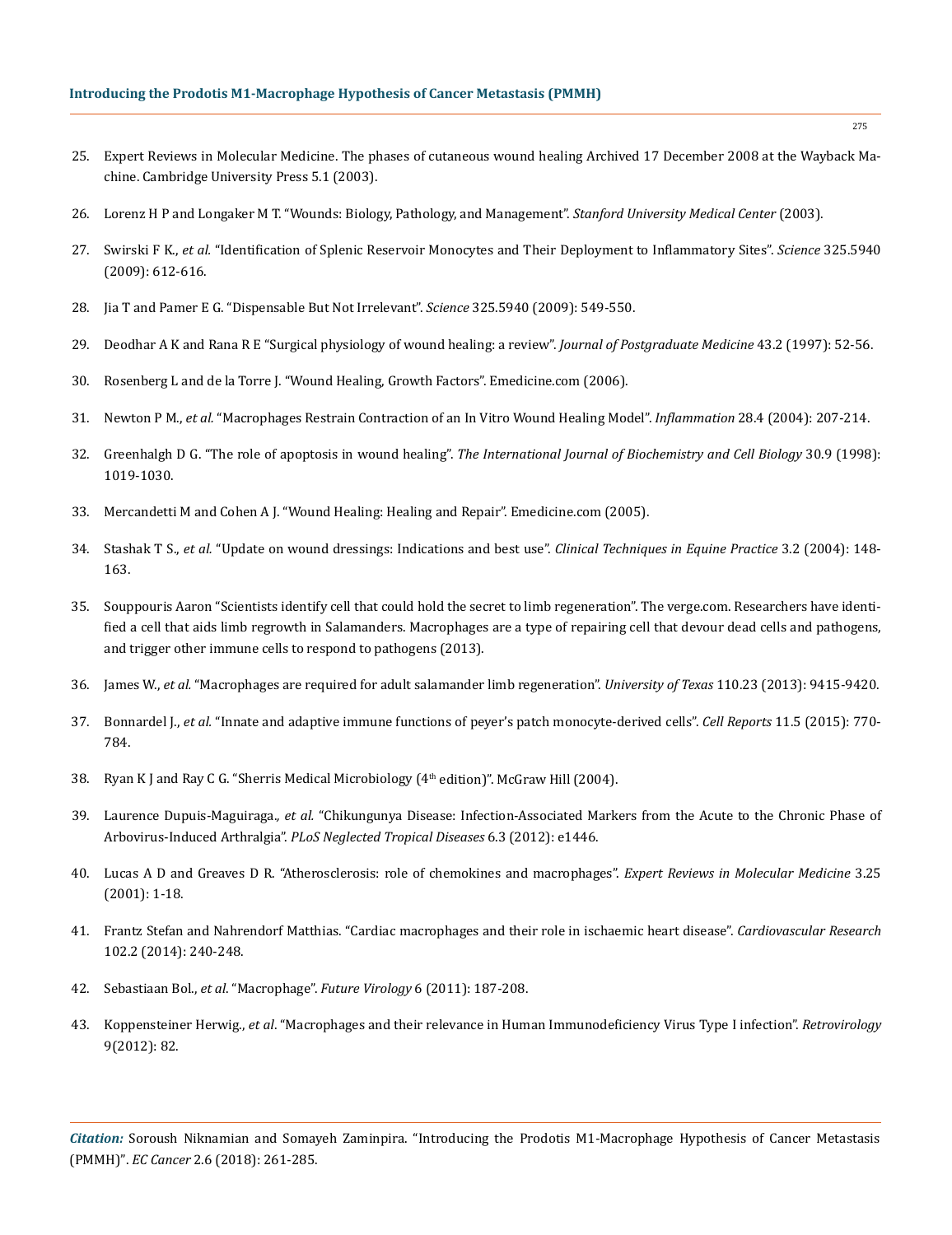- 44. [Gary Stix. "A Malignant Flame".](https://www.scientificamerican.com/article/a-malignant-flame/) *Scientific American* 297.1 (2007): 46-49.
- 45. Lin EY., *et al.* ["Macrophages regulate the angiogenic switch in a mouse model of breast cancer".](https://www.ncbi.nlm.nih.gov/pubmed/17114237) *Cancer Reseach* 66.23 (2006): 11238- [11246.](https://www.ncbi.nlm.nih.gov/pubmed/17114237)
- 46. Bingle L., *et al*[. "The role of tumour-associated macrophages in tumour progression: implications for new anticancer therapies".](https://www.ncbi.nlm.nih.gov/pubmed/11857487) *Journal of Pathology* [196.3 \(2002\): 254-265.](https://www.ncbi.nlm.nih.gov/pubmed/11857487)
- 47. Vlahopoulos S A "Aberrant control of NF-κB [in cancer permits transcriptional and phenotypic plasticity, to curtail dependence on](https://www.ncbi.nlm.nih.gov/pmc/articles/PMC5570602/)  host tissue: molecular mode". *[Cancer biology and medicine](https://www.ncbi.nlm.nih.gov/pmc/articles/PMC5570602/)* 14.3 (2017): 254-270.
- 48. Escobar G., *et al.* ["Genetic engineering of hematopoiesis for targeted IFN-α delivery inhibits breast cancer progression".](https://www.ncbi.nlm.nih.gov/pubmed/24382895) *Science [Translational Medicine](https://www.ncbi.nlm.nih.gov/pubmed/24382895)* 6.217 (2014): 217.
- 49. Weisberg SP., *et al.* ["Obesity is associated with macrophage accumulation in adipose tissue".](https://www.ncbi.nlm.nih.gov/pubmed/14679176) *Journal of Clinical Investigation* 112.12 [\(2003\): 1796-808.](https://www.ncbi.nlm.nih.gov/pubmed/14679176)
- 50. [Klein CA "Cancer. The metastasis cascade".](https://www.ncbi.nlm.nih.gov/pubmed/18818347) *Science* 321.5897 (2008): 1785-1787.
- 51. [Chiang AC and Massagué J. "Molecular basis of metastasis".](https://www.ncbi.nlm.nih.gov/pmc/articles/PMC4189180/) *The New England Journal of Medicine* 359.26 (2008): 2814-2823.
- 52. Kumar Vinay., *et al*. "Robbins and Cotran pathologic basis of disease (7th ed.)". Philadelphia: Elsevier Saunders (2005).
- 53. National Cancer Institute: Metastatic Cancer: Questions and Answers. Retrieved on 2008-11-01.
- 54. "Metastatic Cancer: Questions and Answers". National Cancer Institute. Retrieved 2008-08-28.
- 55. Don X., *et al*[. "Genetic determinants of cancer metastasis".](https://www.nature.com/articles/nrg2101) *Nature* (2007) 341-352.
- 56. Zlotnik A.*, et al.* ["Homeostatic chemokine receptors and organ-specific metastasis".](https://www.ncbi.nlm.nih.gov/pubmed/21866172) *Nature reviews* 11.9 (2011): 597-606.
- 57. [Yvette Drabsch and Peter ten Dijke., "TGF-β Signaling in Breast Cancer Cell Invasion and Bone Metastasis".](https://www.ncbi.nlm.nih.gov/pubmed/21494783) *Journal of Mammary Gland [Biology and Neoplasia](https://www.ncbi.nlm.nih.gov/pubmed/21494783)* 16.2 (2011): 97-108.
- 58. Yoshida BA.*, et al.* ["Metastasis-suppressor genes: a review and perspective on an emerging field".](https://www.ncbi.nlm.nih.gov/pubmed/11058615) *Journal of the National Cancer Institute* [92.21 \(2000\): 1717-1730.](https://www.ncbi.nlm.nih.gov/pubmed/11058615)
- 59. [Matteo Parri and Paola Chiarugi. "Rac and Rho GTPases in cancer cell motility control". 8.23 \(2010\).](https://www.ncbi.nlm.nih.gov/pubmed/20822528)
- 60. Weidner N., *et al.* ["Tumor angiogenesis and metastasis-correlation in invasive breast carcinoma".](http://www.nejm.org/doi/full/10.1056/NEJM199101033240101) *New England Journal of Medicine* [324.1 \(1991\): 1-8.](http://www.nejm.org/doi/full/10.1056/NEJM199101033240101)
- 61. Gao D., *et al.* ["Endothelial Progenitor Cells Control the Angiogenic Switch in Mouse Lung Metastasis".](https://www.ncbi.nlm.nih.gov/pubmed/18187653) *Science* 319.5860 (2008): 195- [198.](https://www.ncbi.nlm.nih.gov/pubmed/18187653)
- 62. Nolan DJ., *et al*[. "Bone marrow-derived endothelial progenitor cells are a major determinant of nascent tumor neovascularization".](https://www.ncbi.nlm.nih.gov/pubmed/17575055)  [Genes and Development. 21.12 \(2007\): 1546-1558.](https://www.ncbi.nlm.nih.gov/pubmed/17575055)
- 63. Mellick As., *et al.* ["Using the Transcription Factor Inhibitor of DNA Binding 1 to Selectively Target Endothelial Progenitor Cells Offers](https://www.ncbi.nlm.nih.gov/pubmed/20807818)  [Novel Strategies to Inhibit Tumor Angiogenesis and Growth".](https://www.ncbi.nlm.nih.gov/pubmed/20807818) *Cancer Research* 70.18 (2010): 7273-7282.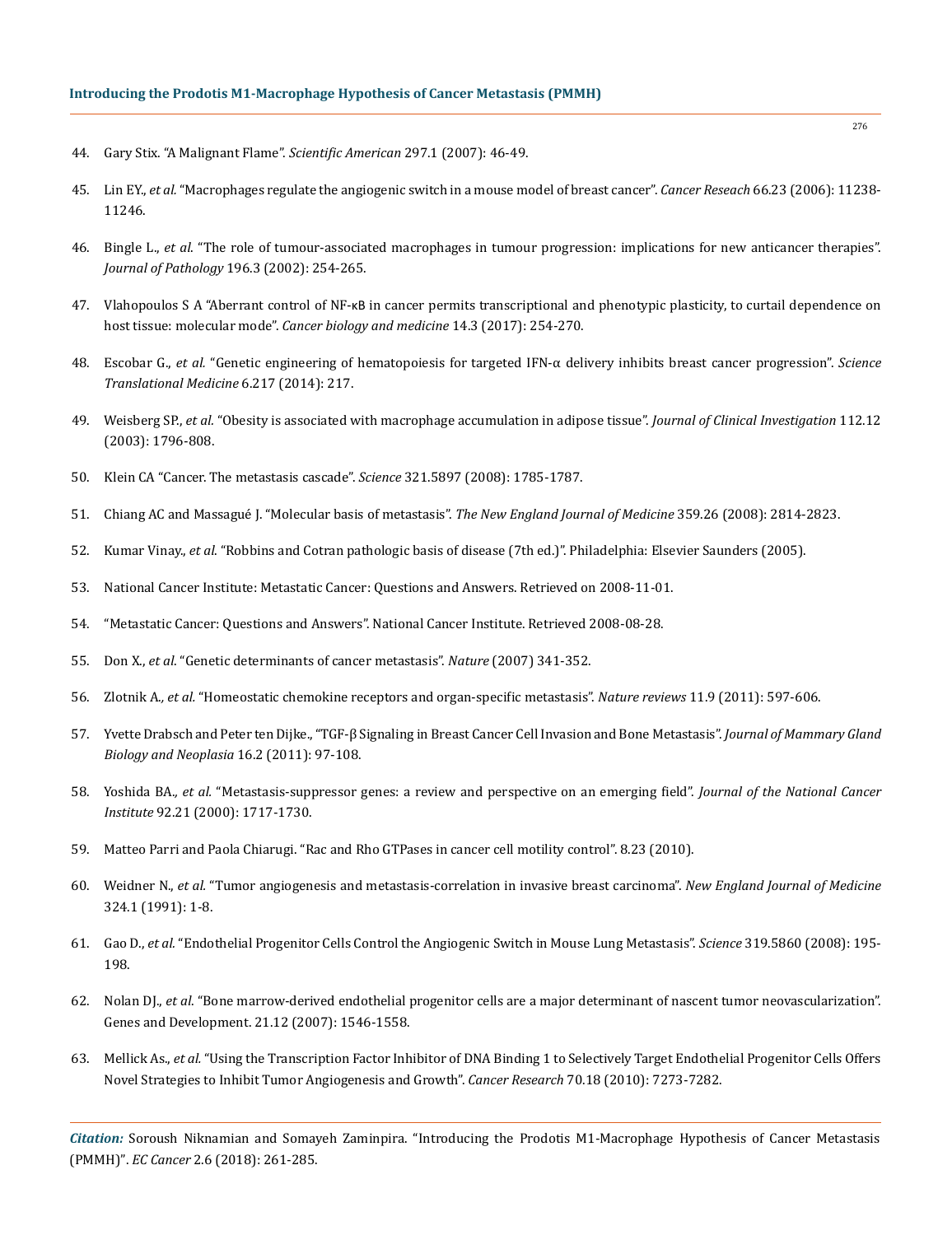- 64. Jauliac S., *et al*[. "The role of NFAT transcription factors in integrin-mediated carcinoma invasion". Nature Cell Biology 4.7 \(2002\):](https://www.ncbi.nlm.nih.gov/pubmed/12080349)  [540-544.](https://www.ncbi.nlm.nih.gov/pubmed/12080349)
- 65. Yoeli-Lerner., *et al.* ["Akt blocks breast cancer cell motility and invasion through the transcription factor NFAT".](https://www.ncbi.nlm.nih.gov/pubmed/16307918) *Molecular Cell* 20.4 [\(2005\): 539-550.](https://www.ncbi.nlm.nih.gov/pubmed/16307918)
- 66. Fougère M., *et al.* ["NFAT3 transcription factor inhibits breast cancer cell motility by targeting the Lipocalin 2 gene".](https://www.ncbi.nlm.nih.gov/pubmed/20101218) *Oncogene* 29.15 [\(2010\): 2292-2301.](https://www.ncbi.nlm.nih.gov/pubmed/20101218)
- 67. Gaudineau B., *et al.* ["Lipocalin 2 \(LCN2\), the TNF-like receptor TWEAKR and its ligand TWEAK act downstream of NFAT1 to regulate](https://www.ncbi.nlm.nih.gov/pubmed/22767506)  breast cancer cell invasion". *Journal of Cell Science* [125.19 \(2012\): 4475-4486.](https://www.ncbi.nlm.nih.gov/pubmed/22767506)
- 68. Franci C., *et al.* ["Biomarkers of residual disease, disseminated tumor cells, and metastases in the MMTV-PyMT breast cancer model".](http://journals.plos.org/plosone/article?id=10.1371/journal.pone.0058183)  *PLoS ONE* [8.3 \(2013\): e58183.](http://journals.plos.org/plosone/article?id=10.1371/journal.pone.0058183)
- 69. [Lujambio A and Esteller M "How epigenetics can explain human metastasis: a new role for microRNAs".](https://www.ncbi.nlm.nih.gov/pubmed/19177007) *Cell cycle* 8.3 (2009): 377- [382](https://www.ncbi.nlm.nih.gov/pubmed/19177007)*.*
- 70. [Syn Nicholas and Wang, Lingzhi. "Exosome-Mediated Metastasis: From Epithelial-Mesenchymal Transition to Escape from Immuno](https://www.ncbi.nlm.nih.gov/pubmed/27157716)surveillance". *[Trends in Pharmacological Sciences](https://www.ncbi.nlm.nih.gov/pubmed/27157716)* 37.7 (2016): 606-617.
- 71. List of included entries and references is found on main image page in Commons: Commons:File:Metastasis sites for common cancers.svg #Summary.
- 72. [Hart Ian R. "'Seed and soil' revisited: mechanisms of site-specific metastasis". Cancer and Metastasis Reviews 1.1 \(1982\): 5-16.](https://www.ncbi.nlm.nih.gov/pubmed/6764375)
- 73. Robert Weinberg. "The Biology of Cancer, cited in Basics: A mutinous group of cells on a greedy, destructive task, by Natalie Angier, New York Times (2007).
- 74. Scott J., *et al.* ["Unifying metastasis integrating intravasation, circulation and end-organ colonization".](https://www.nature.com/articles/nrc3287) *Nature Reviews Cancer* 12.7 [\(2012\): 445-446.](https://www.nature.com/articles/nrc3287)
- 75. Syn Nicholas., *et al*[. "Exosome-Mediated Metastasis: From Epithelial-Mesenchymal Transition to Escape from Immunosurveillance".](https://www.ncbi.nlm.nih.gov/pubmed/27157716)  *[Trends in Pharmacological Sciences](https://www.ncbi.nlm.nih.gov/pubmed/27157716)* 37.7 (2016): 606-617.
- 76. Ettinger., *et al.* "Occult primary". *[Journal of the National Comprehensive Cancer Network](http://www.jnccn.org/content/9/12/1358.full)* 9.12 (2011): 1358-1395.
- 77. [Briasoulis E and Pavlidis N "Cancer of Unknown Primary Origin".](http://theoncologist.alphamedpress.org/content/2/3/142.full) *Oncologist* 2.3 (1997): 142-152.
- 78. Mokahhal Mohammed. "Metastasis". California: Robbins and Cotran (2010): 270.
- 79. [Poste G and Fidler IJ. "The pathogenesis of cancer metastasis".](https://www.ncbi.nlm.nih.gov/pubmed/6985715) *Nature* 283.5743 (1980): 139-46.
- 80. Ramaswamy S., *et al.* ["A molecular signature of metastasis in primary solid tumors".](https://www.ncbi.nlm.nih.gov/pubmed/12469122) *Nature Genetics* 33.1 (2003): 49-54.
- 81. van 't Veer LJ., *et al*[. "Gene expression profiling predicts clinical outcome of breast cancer".](https://www.nature.com/articles/415530a) *Nature* 415.6871 (2002): 530-536.
- 82. [Shahriyari Leili. "A new hypothesis: some metastases are the result of inflammatory processes by adapted cells, especially adapted](https://www.ncbi.nlm.nih.gov/pubmed/27158448)  [immune cells at sites of inflammation".](https://www.ncbi.nlm.nih.gov/pubmed/27158448) *F1000Research* 5 (2016): 175.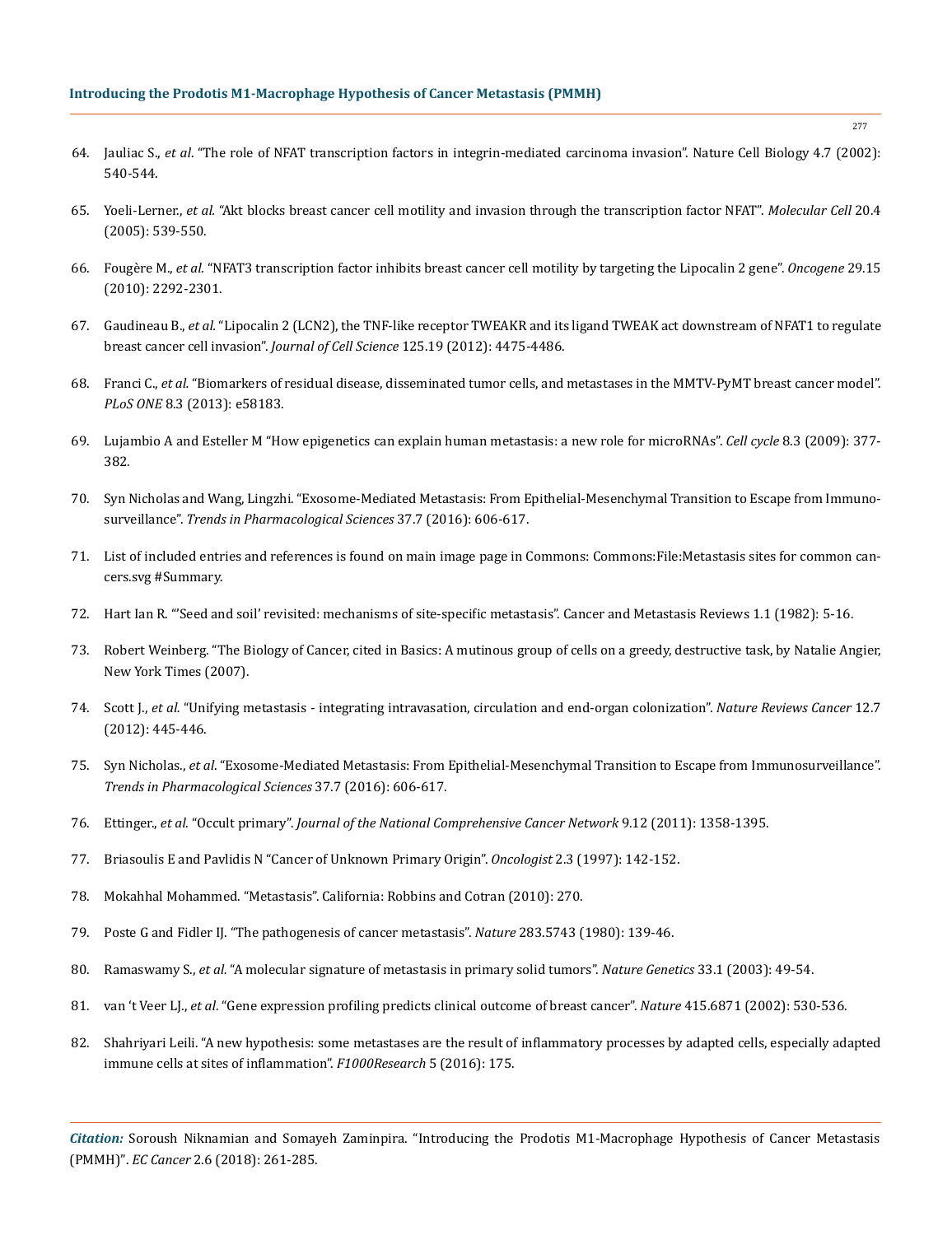- 83. [López-Lázaro Miguel. "The migration ability of stem cells can explain the existence of cancer of unknown primary site. Rethinking](file:///E:/Mamatha/JAN-13/ECCA-17-RA-046/The%20migration%20ability%20of%20stem%20cells%20can%20explain%20the%20existence%20of%20cancer%20of%20unknown%20primary%20site.%20Rethinking%20metastasis)  metastasis". *Oncoscience* [2.5 \(2015\): 467-475.](file:///E:/Mamatha/JAN-13/ECCA-17-RA-046/The%20migration%20ability%20of%20stem%20cells%20can%20explain%20the%20existence%20of%20cancer%20of%20unknown%20primary%20site.%20Rethinking%20metastasis)
- 84. [Kelland Kate. "Archaeologists discover earliest example of human with cancer".](https://www.reuters.com/article/us-cancer-ancient/archaeologists-discover-earliest-example-of-human-with-cancer-idUSBREA2G1BL20140317) *Reuters* (2014).
- 85. [Ghosh Pallab. "Ancient skeleton is the earliest case of cancer yet detected".](http://www.bbc.com/news/science-environment-26627941) *BBC* (2014).
- 86. [Ross Philip. "Possible Oldest Cancer Found In 3,000-Year-Old Skeleton Could Reveal 'Evolution' Of Modern Disease".](http://www.ibtimes.com/possible-oldest-cancer-found-3000-year-old-skeleton-could-reveal-evolution-modern-disease-1561953) *International [Business Times](http://www.ibtimes.com/possible-oldest-cancer-found-3000-year-old-skeleton-could-reveal-evolution-modern-disease-1561953)* (2014).
- 87. [Smith E F and Townsend C O. "A Plant-Tumor of Bacterial Origin".](https://www.ncbi.nlm.nih.gov/pubmed/17746161) *Science* 25.643 (1907): 671-673.
- 88. "Rhizobium radiobacter (Agrobacterium tumefaciens) (Agrobacterium radiobacter)". UniProt Taxonomy (2010).
- 89. Young J M., *et al*[. "A revision of Rhizobium Frank 1889, with an emended description of the genus, and the inclusion of all species](https://www.ncbi.nlm.nih.gov/pubmed/11211278)  [of Agrobacterium Conn 1942 and Allorhizobium undicola de Lajudie.,](https://www.ncbi.nlm.nih.gov/pubmed/11211278) *et al*. 1998 as new combinations: Rhizobium radiobacter, R. rhizogenes, R. rubi, R. undicola and R. vitis". *[International Journal of Systematic and Evolutionary Microbiology](https://www.ncbi.nlm.nih.gov/pubmed/11211278)* 51.1 (2001): 89-103.
- 90. "Taxonomy browser (Agrobacterium radiobacter K84)". National Center for Biotechnology Information (2015).
- 91. Chilton MD., *et al.* ["Stable incorporation of plasmid DNA into higher plant cells: the molecular basis of crown gall tumorigenesis".](file:///E:/Mamatha/JAN-13/ECCA-17-RA-046/Stable%20incorporation%20of%20plasmid%20DNA%20into%20higher%20plant%20cells:%20the%20molecular%20basis%20of%20crown%20gall%20tumorigenesis)  *Cell* [11.2 \(1977\): 263-271.](file:///E:/Mamatha/JAN-13/ECCA-17-RA-046/Stable%20incorporation%20of%20plasmid%20DNA%20into%20higher%20plant%20cells:%20the%20molecular%20basis%20of%20crown%20gall%20tumorigenesis)
- 92. Moore L W., *et al.* ["Diversity of Opines and Opine-Catabolizing Bacteria Isolated from Naturally Occurring Crown Gall Tumors".](https://www.ncbi.nlm.nih.gov/pmc/articles/PMC1389099/) *Ap[plied and Environmental Microbiology](https://www.ncbi.nlm.nih.gov/pmc/articles/PMC1389099/)* 63.1 (1997): 201-207.
- 93. Stanton B Gelvin., *et al.* ["Agrobacterium-Mediated Plant Transformation: the Biology behind the "Gene-Jockeying" Tool".](http://mmbr.asm.org/content/67/1/16.full.pdf+html) *Microbiol[ogy And Molecular Biology Reviews](http://mmbr.asm.org/content/67/1/16.full.pdf+html)* (2003): 16-37.
- 94. Zupan J., *et al.* ["The transfer of DNA from Agrobacterium tumefaciens into plants: a feast of fundamental insights".](https://www.ncbi.nlm.nih.gov/pubmed/10929098) *Plant Journal* 23.1 [\(2000\): 11-28.](https://www.ncbi.nlm.nih.gov/pubmed/10929098)
- 95. Goodner B., *et al.* ["Genome Sequence of the Plant Pathogen and Biotechnology Agent Agrobacterium tumefaciens C58".](https://www.ncbi.nlm.nih.gov/pubmed/11743194) *Science* [294.5550 \(2001\): 2323-2328.](https://www.ncbi.nlm.nih.gov/pubmed/11743194)
- 96. Wood DW., *et al. "*[The Genome of the Natural Genetic Engineer Agrobacterium tumefaciens C58".](https://www.ncbi.nlm.nih.gov/pubmed/11743193) *Science* 294.5550 (2001): 2317- [2323.](https://www.ncbi.nlm.nih.gov/pubmed/11743193)
- 97. Vaudequin-Dransart V; Petit., *et al.* ["The cryptic plasmid of Agrobacterium tumefaciens cointegrates with the Ti plasmid and cooper](http://www.apsnet.org/publications/mpmi/1998/July/Pages/11_7_583.aspx)ates for opine degradation". *[Molecular Plant-Microbe Interactions Journal](http://www.apsnet.org/publications/mpmi/1998/July/Pages/11_7_583.aspx)* 11.7 (1998): 583-591.
- 98. [Schell J and Van Montagu M. "The Ti-plasmid of Agrobacterium tumefaciens, a natural vector for the introduction of nif genes in](https://link.springer.com/chapter/10.1007/978-1-4684-0880-5_12)  plants?". *[Basic Life Science](https://link.springer.com/chapter/10.1007/978-1-4684-0880-5_12)* 9 (1977): 159-179.
- 99. Zambryski P., *et al.* ["Ti plasmid vector for introduction of DNA into plant cells without alteration of their normal regeneration capac](https://www.ncbi.nlm.nih.gov/pmc/articles/PMC555426/)ity". *EMBO Journal* [2 .12 \(1983\): 2143-2150.](https://www.ncbi.nlm.nih.gov/pmc/articles/PMC555426/)
- 100. [Root M. "Glow in the dark biotechnology".](https://www.jstor.org/stable/1310781) *BioScience* 38.11 (1988): 745-747.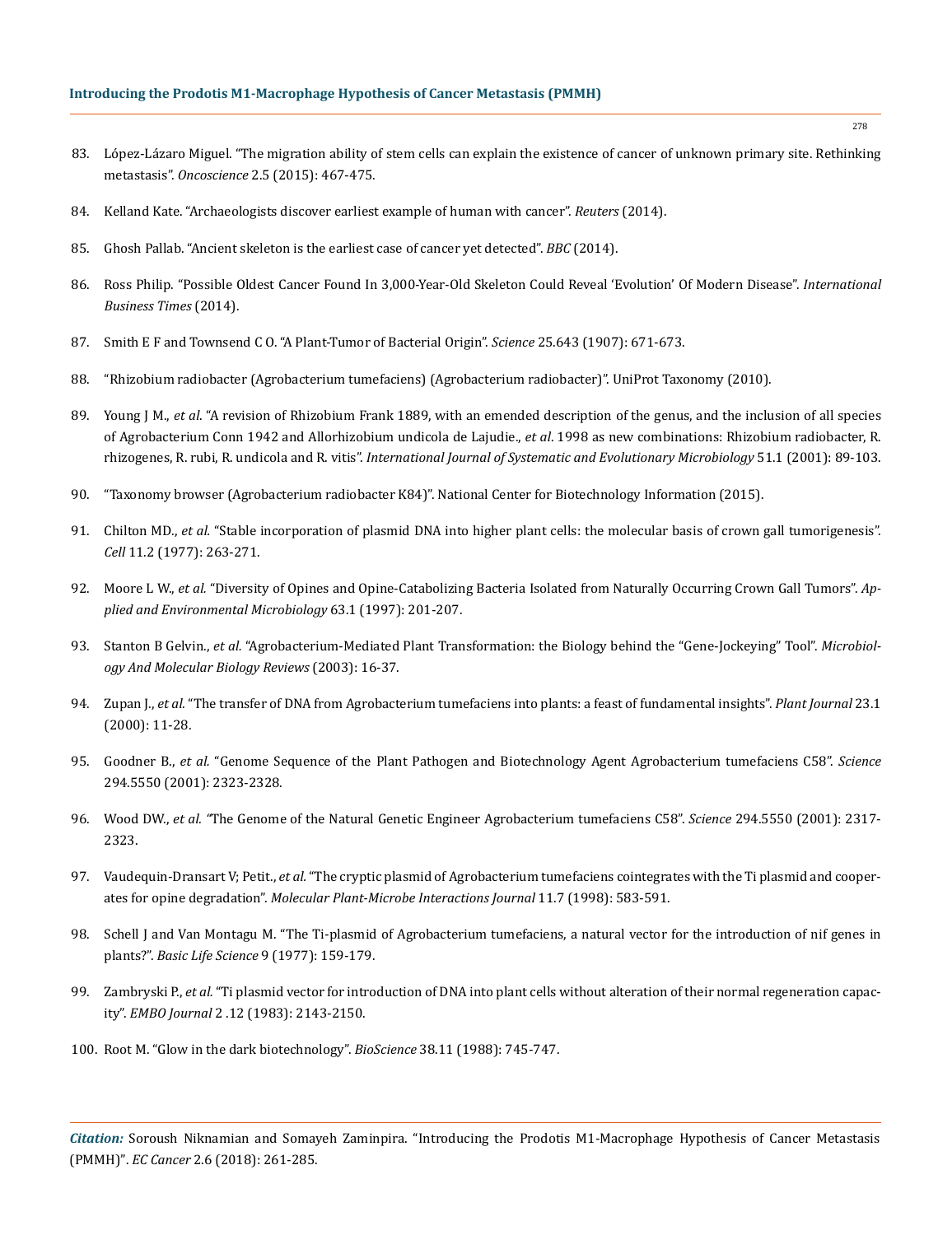- 101. Kunik T., *et al.* ["Genetic transformation of HeLa cells by Agrobacterium".](http://www.pnas.org/content/98/4/1871.abstract) *Proceedings of the National Academy of Sciences* 98.4 (2001): [1871-1876.](http://www.pnas.org/content/98/4/1871.abstract)
- 102. Demanèche S., *et al*[. "Natural transformation of Pseudomonas fluorescens and Agrobacterium tumefaciens in soil".](https://www.ncbi.nlm.nih.gov/pmc/articles/PMC92915/) *Applied and Envi[ronmental Microbiology](https://www.ncbi.nlm.nih.gov/pmc/articles/PMC92915/)* 67.6 (2001): 2617-2621.
- 103. Schroth M N., *et al*[. "Biology and Control of Agrobacterium tumefaciens". Hilgardia 40.15 \(1971\): 537-552.](http://hilgardia.ucanr.edu/Abstract/?a=hilg.v40n15p537)
- 104. Agrios George N. "Plant pathology (5th edition)". Amsterdam: Elsevier Academic Press (2005).
- 105. "Crown gall: Yard and Garden: Garden:University of Minnesota Extension". www.extension.umn.edu (2017).
- 106. [Ryder M H and Jones D A "Biological Control of Crown Gall Using Using Agrobacterium Strains K84 and K1026".](http://www.publish.csiro.au/fp/pdf/PP9910571) *Functional Plant Biology* [18.5\(1991\): 571-579.](http://www.publish.csiro.au/fp/pdf/PP9910571)
- 107. "Bacterial Crown Gall of Fruit Crops | Ohioline". ohioline.osu.edu (2017).
- 108. "Crown Gall A Growing Concern in Vineyards". extension.psu.edu (2017).
- 109. Karimi M., *et al*[. "Nematodes as vectors to introduce Agrobacterium into plant roots".](https://www.ncbi.nlm.nih.gov/pubmed/20572986) *Molecular Plant Pathology* 1.6 (2000): 383- [387.](https://www.ncbi.nlm.nih.gov/pubmed/20572986)
- 110. Dillen Willy.*, et al.* ["The effect of temperature on Agrobacterium tumefaciens-mediated gene transfer to plants".](http://onlinelibrary.wiley.com/doi/10.1046/j.1365-313x.1997.12061459.x/abstract) *The Plant Journal*  [12.6 \(1997\): 1459-1463.](http://onlinelibrary.wiley.com/doi/10.1046/j.1365-313x.1997.12061459.x/abstract)
- 111. "Leukemia Definition of Leukemia by Merriam-Webster" (2014).
- 112. "What You Need To Know About™ Leukemia". National Cancer Institute (2013).
- 113. "A Snapshot of Leukemia". NCI (2014).
- 114. [Hutter JJ. "Childhood leukemia".](https://www.ncbi.nlm.nih.gov/pubmed/20516235) *Pediatrics in Review* 31.6 (2010): 234-241.
- 115. "SEER Stat Fact Sheets: Leukemia". National Cancer Institute (2011).
- 116. [GBD 2015 Disease and Injury Incidence and Prevalence, Collaborators. "Global, regional, and national incidence, prevalence, and](https://www.ncbi.nlm.nih.gov/pubmed/27733282)  [years lived with disability for 310 diseases and injuries, 1990-2015: a systematic analysis for the Global Burden of Disease Study](https://www.ncbi.nlm.nih.gov/pubmed/27733282)  [2015". Lancet 388.10053 \(2016\): 1545-1602.](https://www.ncbi.nlm.nih.gov/pubmed/27733282)
- 117. [GBD 2015 Mortality and Causes of Death, Collaborators. "Global, regional, and national life expectancy, all-cause mortality, and](https://www.ncbi.nlm.nih.gov/pubmed/27733281)  [cause-specific mortality for 249 causes of death, 1980-2015: a systematic analysis for the Global Burden of Disease Study 2015".](https://www.ncbi.nlm.nih.gov/pubmed/27733281) *Lancet* [388.10053 \(2016\): 1459-1544.](https://www.ncbi.nlm.nih.gov/pubmed/27733281)
- 118. "Leukemia". NCI (2014).
- 119. World Cancer Report. World Health Organization. Chapter 5.13 (2014).
- 120. Vardiman J W., *et al.* ["The 2008 revision of the World Health Organization \(WHO\) classification of myeloid neoplasms and acute](https://www.ncbi.nlm.nih.gov/pubmed/19357394)  [leukemia: rationale and important changes".](https://www.ncbi.nlm.nih.gov/pubmed/19357394) *Blood* 114.5 (2009): 937-951.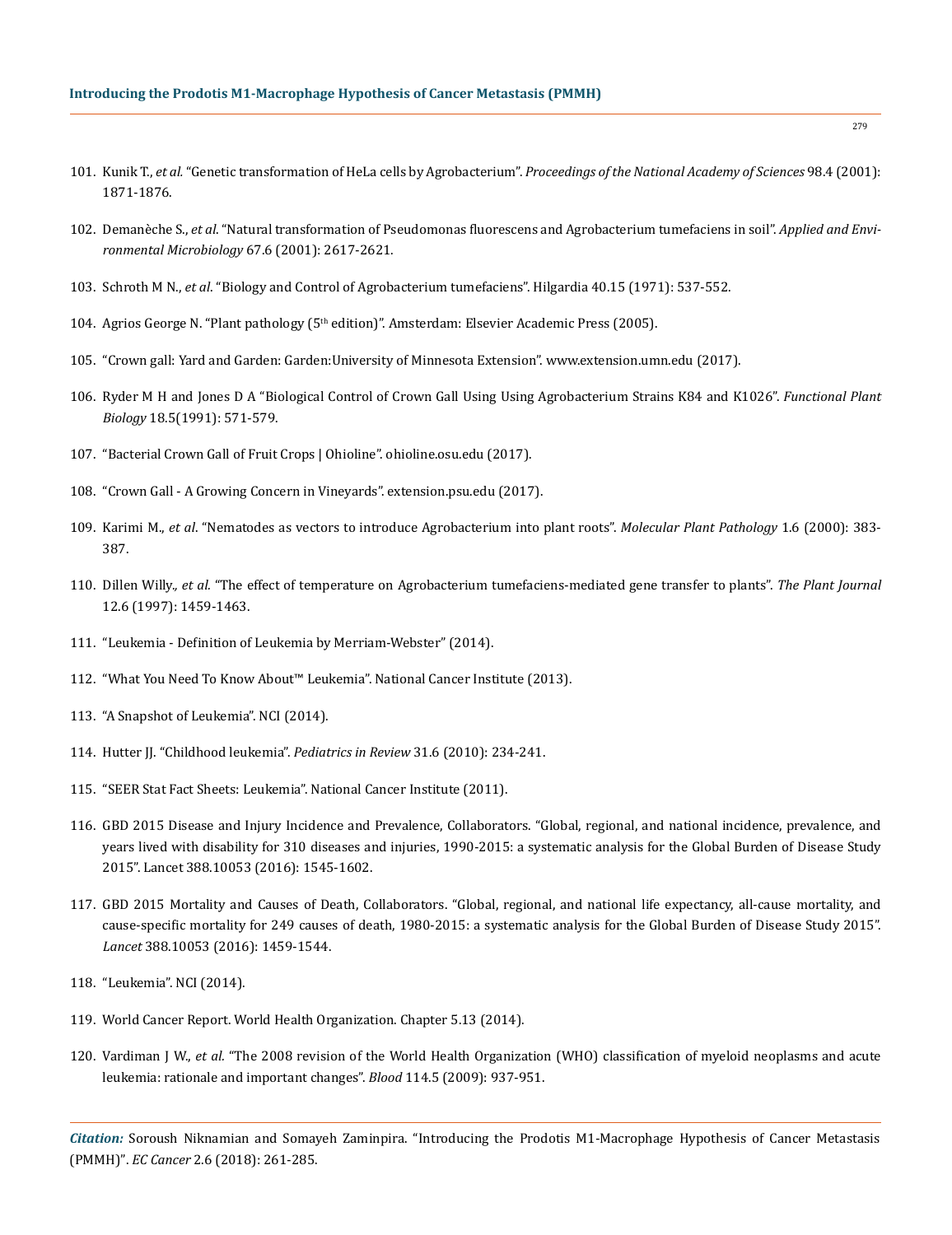- 121. Cătoi Alecsandru Ioan Baba Cornel "Comparative oncology. Bucharest: The Publishing House of the Romanian Academy (2007).
- 122. American Cancer Society. "Survival rates for childhood leukemia" (2014).
- 123. Jameson J N St C., *et al.* ["Harrison's principles of internal medicine". New York: McGraw-Hill Medical Publishing Division \(2005\).](http://www.worldcat.org/title/harrisons-principles-of-internal-medicine/oclc/54501403)
- 124. Finding Cancer Statistics. "Cancer Stat Fact Sheets Chronic Lymphocytic Leukemia at the Wayback Machine". National Cancer Institute (2008).
- 125. [Colvin G A and Elfenbein G J. "The latest treatment advances for acute myelogenous leukemia".](https://www.ncbi.nlm.nih.gov/pubmed/14582219) *Medicine and Health, Rhode Island* [86.8 \(2003\): 243-246.](https://www.ncbi.nlm.nih.gov/pubmed/14582219)
- 126. "Novartis Oncology" (2013).
- 127. Patients with Chronic Myelogenous Leukemia Continue to Do Well on Imatinib at 5-Year Follow-Up Archived 15 May 2013 at the Wayback Machine. Medscape Medical News 2006.
- 128. Updated Results of Tyrosine Kinase Inhibitors in CML Archived 29 December 2007 at the Wayback Machine. ASCO 2006 Conference Summaries.
- 129. Else M., *et al.* ["Long remissions in hairy cell leukemia with purine analogs: a report of 219 patients with a median follow-up of 12.5](https://www.ncbi.nlm.nih.gov/pubmed/16245328)  years". *Cancer* [104.11 \(2005\): 2442-2448.](https://www.ncbi.nlm.nih.gov/pubmed/16245328)
- 130. [Matutes Estella. "T-cell prolymphocytic leukemia, a rare variant of mature post-thymic T-cell leukemias, has distinct clinical and](https://www.moffitt.org/File%20Library/Main%20Nav/Research%20and%20Clinical%20Trials/Cancer%20Control%20Journal/v5n1/article2.pdf)  [laboratory characteristics and a poor prognosis".](https://www.moffitt.org/File%20Library/Main%20Nav/Research%20and%20Clinical%20Trials/Cancer%20Control%20Journal/v5n1/article2.pdf) *Cancer Control Journal* 5.1 (1998).
- 131. Valbuena J R., *et al.* ["T-cell prolymphocytic leukemia involving extramedullary sites".](https://www.ncbi.nlm.nih.gov/pubmed/15716243) *American Journal of Clinical Pathology* 123.3 [\(2005\): 456-464.](https://www.ncbi.nlm.nih.gov/pubmed/15716243)
- 132. Elaine Sarkin Jaffe., *et al.* ["Pathology and genetics of tumours of haematopoietic and lymphoid tissues".](http://apps.who.int/bookorders/anglais/detart1.jsp?codlan=1&codcol=70&codcch=3) *World Health Organization [Classification of Tumors](http://apps.who.int/bookorders/anglais/detart1.jsp?codlan=1&codcol=70&codcch=3)* 3.3 (2001).
- 133. [Gotlib J. "World Health Organization-defined eosinophilic disorders: 2015 update on diagnosis, risk stratification, and management".](https://www.ncbi.nlm.nih.gov/pubmed/26486351)  *[American Journal of Hematology](https://www.ncbi.nlm.nih.gov/pubmed/26486351)* 90.11 (2015): 1077-1089.
- 134. Arber DA., *et al.* ["The 2016 revision to the World Health Organization classification of myeloid neoplasms and acute leukemia".](http://www.bloodjournal.org/content/127/20/2391?sso-checked=true) *Blood* [127.20 \(2016\): 2391-2405.](http://www.bloodjournal.org/content/127/20/2391?sso-checked=true)
- 135. [Reiter A and Gotlib J. "Myeloid neoplasms with eosinophilia".](http://www.bloodjournal.org/content/129/6/704) *Blood* 129.6 (2017): 704-714.
- 136. Clarke R T., *et al.* ["Clinical presentation of childhood leukaemia: a systematic review and meta-analysis".](https://www.ncbi.nlm.nih.gov/pubmed/27647842) *Archives of Disease in Childhood* [101.10 \(2016\): 894-901.](https://www.ncbi.nlm.nih.gov/pubmed/27647842)
- 137. American Cancer Society. "How is Leukemia Diagnosed?". Detailed Guide: Leukemia Adult Chronic. American Cancer Society (2010).
- 138. Ross JA., *et al.* ["Diet and risk of leukemia in the Iowa Women's Health Study".](https://www.ncbi.nlm.nih.gov/pubmed/12163333) *Cancer Epidemiology, Biomarkers and Prevention* 11.8 [\(2002\): 777-781.](https://www.ncbi.nlm.nih.gov/pubmed/12163333)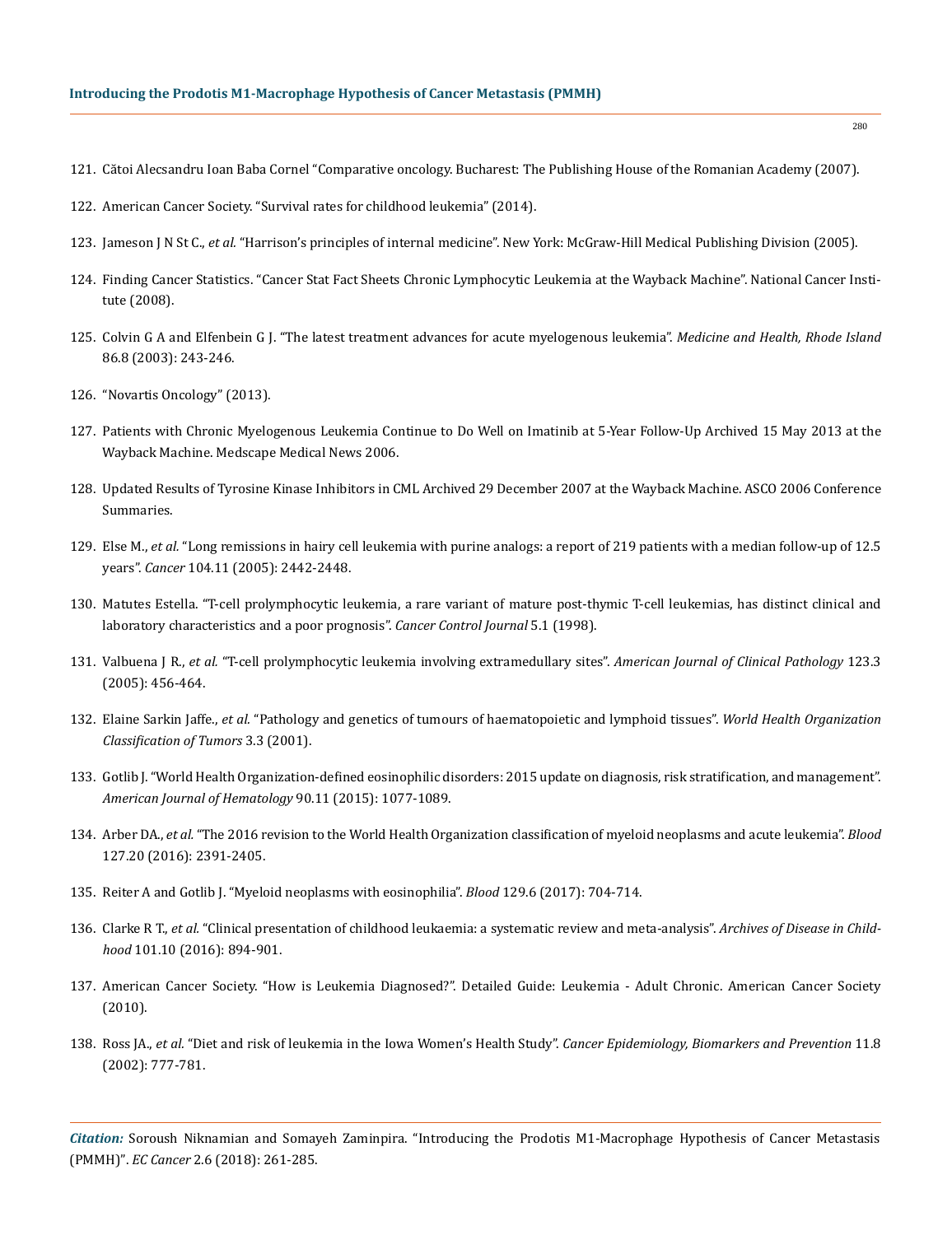### **Introducing the Prodotis M1-Macrophage Hypothesis of Cancer Metastasis (PMMH)**

- 139. Radivoyevitch T., *et al.* ["Defining AML and MDS second cancer risk dynamics after diagnoses of first cancers treated or not with radia](https://www.ncbi.nlm.nih.gov/pubmed/26460209)tion". *Leukemia* [30.2 \(2015\): 285-294.](https://www.ncbi.nlm.nih.gov/pubmed/26460209)
- 140. Wiernik Peter H. "Adult leukemias. New York: B. C. Decker (2001): 3-15.
- 141. Robinette Martin S., *et al*. "Quick Look Series in Veterinary Medicine: Hematology". Teton NewMedia (2001): 105.
- 142. Stass Sanford A., *et al*. "Handbook of hematologic pathology". New York, N.Y: Marcel Dekker (2000): 193-194.
- 143. Leonard Barry. "Leukemia: A Research Report". DIANE Publishing (1998): 7.
- 144. Rudant J., *et al.* ["Fertility treatments, congenital malformations, fetal loss, and childhood acute leukemia: the ESCALE study \(SFCE\)".](https://www.ncbi.nlm.nih.gov/pubmed/22610722)  *[Pediatric Blood and Cancer](https://www.ncbi.nlm.nih.gov/pubmed/22610722)* 60.2 (2013): 301-308.
- 145. Pasmant E., *et al*[. "SPRED1 disorder and predisposition to leukemia in children".](https://www.ncbi.nlm.nih.gov/pubmed/19643996) *Blood* 114.5 (2009): 1131.
- 146. Salesse Stephanie., *et al.* ["BCR/ABL: from molecular mechanisms of leukemia induction to treatment of chronic myelogenous leuke](https://www.ncbi.nlm.nih.gov/pubmed/12476301)mia". *Oncogene* [21.56 \(2002\): 8547-8559.](https://www.ncbi.nlm.nih.gov/pubmed/12476301)
- 147. "NCI Dictionary of Cancer Terms". National Cancer Institute (2017).
- 148. "Do We Know What Causes Chronic Myeloid Leukemia?". www.cancer.org. (2017).
- 149. ["What is chronic myeloid leukaemia? \(CML\) Understanding Macmillan Cancer Support". \(2017\).](http://www.macmillan.org.uk)
- 150. [Tarin D. "Cell and tissue interactions in carcinogenesis and metastasis and their clinical significance".](https://www.ncbi.nlm.nih.gov/pubmed/21147229) *Seminars in Cancer Biology* 21.2 [\(2011\): 72-82](https://www.ncbi.nlm.nih.gov/pubmed/21147229)*.*
- 151. Chambers AF., *et al.* ["Dissemination and growth of cancer cells in metastatic sites".](https://www.ncbi.nlm.nih.gov/pubmed/12154349) *Nature Reviews Cancer* 2.8 (2002): 563-572.
- 152. [Fidler IJ. "The pathogenesis of cancer metastasis: the 'seed and soil' hypothesis revisited".](https://www.ncbi.nlm.nih.gov/pubmed/12778135) *Nature Reviews Cancer* 3.6 (2003): 453- [458.](https://www.ncbi.nlm.nih.gov/pubmed/12778135)
- 153. Welch DR. "Defining a cancer metastasis". Proceedings of the American Association for Cancer Research, Education Book (2006): 111-115.
- 154. [Lazebnik Y. "What are the hallmarks of cancer?"](https://www.nature.com/articles/nrc2827) *Nature Reviews Cancer* 10.4 (2010): 232-233.
- 155. [Tarin D. "Comparisons of metastases in different organs: biological and clinical implications".](https://www.ncbi.nlm.nih.gov/pubmed/18381928) *Clinical Cancer Research* 14.7 (2008): [1923-1925.](https://www.ncbi.nlm.nih.gov/pubmed/18381928)
- 156. [Bacac M and Stamenkovic I. "Metastatic cancer cell".](https://www.ncbi.nlm.nih.gov/pubmed/18233952) *Annual Review of Pathology* 3 (2008): 221-247.
- 157. [Hanahan D and Weinberg RA. "The hallmarks of cancer".](https://www.ncbi.nlm.nih.gov/pubmed/10647931) *Cell* 100.1 (2000): 57-70.
- 158. [Chaffer CL and Weinberg RA. "A perspective on cancer cell metastasis".](https://www.ncbi.nlm.nih.gov/pubmed/21436443) *Science* 331.6024 (2011): 1559-1564.
- 159. [Sporn MB. "The war on cancer".](https://www.ncbi.nlm.nih.gov/pubmed/8637346) *Lancet* 347.9012 (1996): 1377-1381.
- 160. Faguet G. "The War on Cancer: An Anatomy of a Failure, A Blueprint for the Future". Springer; Dordrecht, The Netherlands (2008).

*Citation:* Soroush Niknamian and Somayeh Zaminpira. "Introducing the Prodotis M1-Macrophage Hypothesis of Cancer Metastasis (PMMH)". *EC Cancer* 2.6 (2018): 261-285.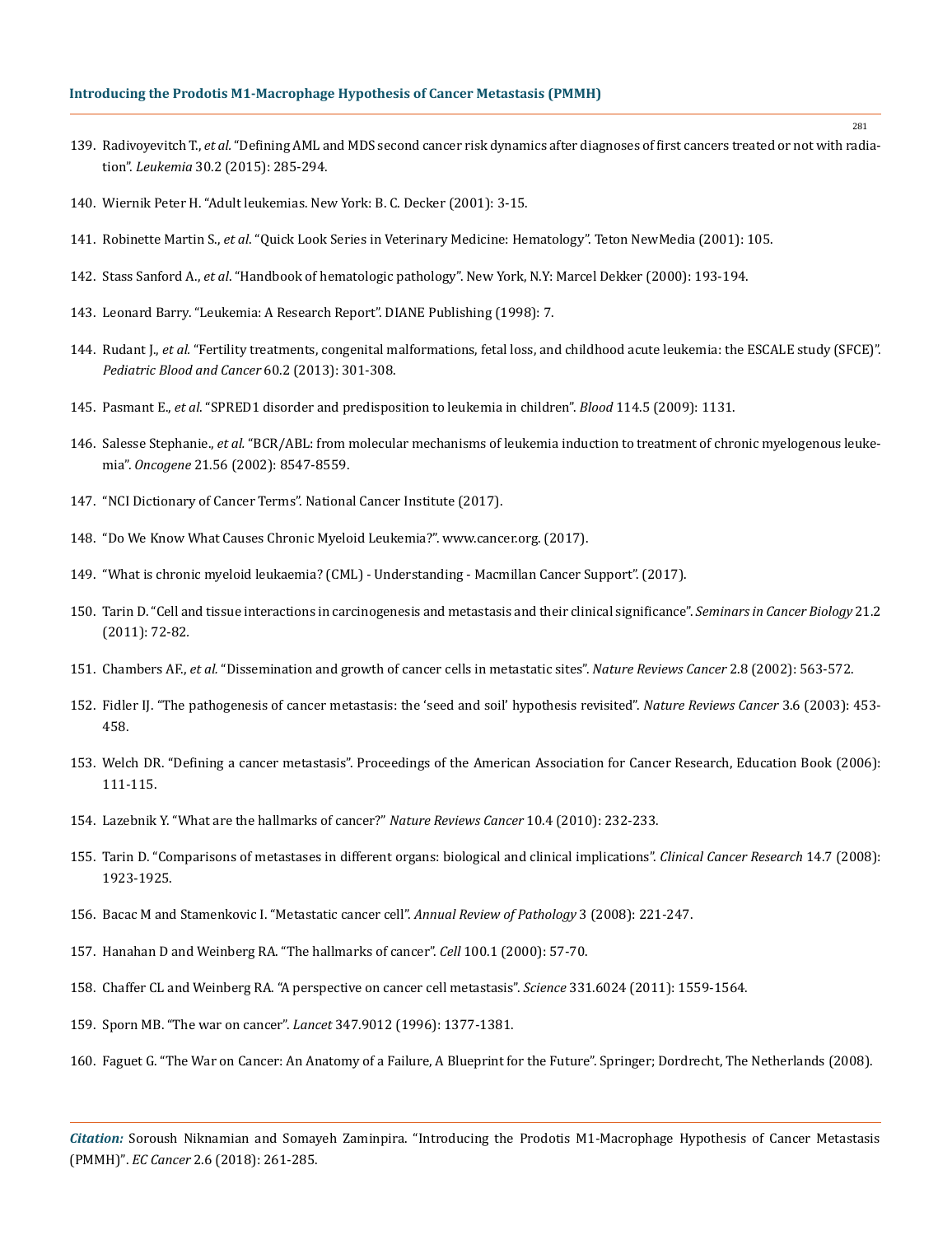- 161. Duffy MJ., *et al*[. "Cancer invasion and metastasis: changing views".](https://www.ncbi.nlm.nih.gov/pubmed/18095256) *Journal of Pathology* 214.3 (2008): 283-293.
- 162. [Steeg PS. "Tumor metastasis: mechanistic insights and clinical challenges".](https://www.ncbi.nlm.nih.gov/pubmed/16892035) *Nature Medicine* 12.8 (2006): 895-904.
- 163. [Seyfried TN. "Cancer as a Metabolic Disease: On the Origin, Management, and Prevention of Cancer".](http://onlinelibrary.wiley.com/book/10.1002/9781118310311) *John Wiley and Sons; Hoboken* [\(2012\): 432.](http://onlinelibrary.wiley.com/book/10.1002/9781118310311)
- 164. Shelton LM.*, et al.* ["A novel preclinical in vivo mouse model for malignant brain tumor growth and invasion".](https://www.ncbi.nlm.nih.gov/pubmed/20069342) *Journal Neurooncology* [99.2 \(2010\): 165-176.](https://www.ncbi.nlm.nih.gov/pubmed/20069342)
- 165. [Steeg PS. "Heterogeneity of drug target expression among metastatic lesions: lessons from a breast cancer autopsy program".](https://www.ncbi.nlm.nih.gov/pmc/articles/PMC2692037/) *Clinical Cancer Research* [14.12 \(2008\): 3643-3645.](https://www.ncbi.nlm.nih.gov/pmc/articles/PMC2692037/)
- 166. [Pawelek JM. "Cancer-cell fusion with migratory bone-marrow-derived cells as an explanation for metastasis: new therapeutic para](https://www.futuremedicine.com/doi/abs/10.2217/14796694.4.4.449)digms". *Future Oncology* [4.4 \(2008\): 449-452.](https://www.futuremedicine.com/doi/abs/10.2217/14796694.4.4.449)
- 167. [Thiery JP. "Epithelial-mesenchymal transitions in tumour progression".](https://www.ncbi.nlm.nih.gov/pubmed/12189386) *Nature Reviews Cancer* 2.6 (2002): 442-454.
- 168. [Weinberg RA. "The Biology of Cancer".](http://web.thu.edu.tw/cphu/www/cancer_biology/download/Ch_8_pRb_and_Control_of_the_Cell_Cycle_Clock.pdf) *Garland Science* (2007).
- 169. [Kalluri R. "EMT: When epithelial cells decide to become mesenchymal-like cells".](https://www.ncbi.nlm.nih.gov/pubmed/19487817) *Journal of Clinical Investigation* 119.6 (2009): 1417- [1419.](https://www.ncbi.nlm.nih.gov/pubmed/19487817)
- 170. [Yokota J. "Tumor progression and metastasis".](https://academic.oup.com/carcin/article/21/3/497/2365673) *Carcinogenesis* 21.3(2000): 497-503.
- 171. [Nowell PC. "The clonal evolution of tumor cell populations".](https://www.ncbi.nlm.nih.gov/pubmed/959840) *Science* 194.4260 (1976):23-28.
- 172. Carro MS., *et al.* ["The transcriptional network for mesenchymal transformation of brain tumours".](https://www.nature.com/articles/nature08712) *Nature* 463.7279 (2010): 318- [325.](https://www.nature.com/articles/nature08712)
- 173. [Hart IR. "New evidence for tumour embolism as a mode of metastasis". The Journal of Pathology 219.3 \(2009\): 275-276.](https://www.ncbi.nlm.nih.gov/pubmed/19768739)
- 174. [Garber K. "Epithelial-to-mesenchymal transition is important to metastasis, but questions remain". Journal of the National Cancer](https://www.ncbi.nlm.nih.gov/pubmed/18270330)  [Institute 100.4 \(2008\): 232-233.](https://www.ncbi.nlm.nih.gov/pubmed/18270330)
- 175. [Nowell PC. "Tumor progression: A brief historical perspective".](https://www.ncbi.nlm.nih.gov/pubmed/12147207) *Seminars in Cancer Biology* 12.4 (2002): 261-266.
- 176. [Fearon ER and Vogelstein B. "A genetic model for colorectal tumorigenesis".](https://www.ncbi.nlm.nih.gov/pubmed/2188735) *Cell* 61.5 (1990): 759-767.
- 177. [Huysentruyt LC and Seyfried TN. "Perspectives on the mesenchymal origin of metastatic cancer".](https://www.ncbi.nlm.nih.gov/pubmed/20839033) *Cancer and Metastasis Reviews* 29.4 [\(2010\): 695-707.](https://www.ncbi.nlm.nih.gov/pubmed/20839033)
- 178. [Larue L and Bellacosa A. "Epithelial-mesenchymal transition in development and cancer: role of phosphatidylinositol 3′ kinase/AKT](https://www.ncbi.nlm.nih.gov/pubmed/16288291)  pathways". *Oncogene* [24.50 \(2005\): 7443-7454.](https://www.ncbi.nlm.nih.gov/pubmed/16288291)
- 179. [Martin P and Leibovich SJ. "Inflammatory cells during wound repair: the good, the bad and the ugly".](https://www.ncbi.nlm.nih.gov/pubmed/16202600) *Trends in Cell Biology* 15.11 [\(2005\): 599-607.](https://www.ncbi.nlm.nih.gov/pubmed/16202600)
- 180. Powell AE., *et al*[. "Fusion between Intestinal Epithelial Cells and Macrophages in a Cancer Context Results in Nuclear Reprogram](https://www.ncbi.nlm.nih.gov/pubmed/21303980)ming". *Cancer Research* [71.4 \(2011\): 1497-1505.](https://www.ncbi.nlm.nih.gov/pubmed/21303980)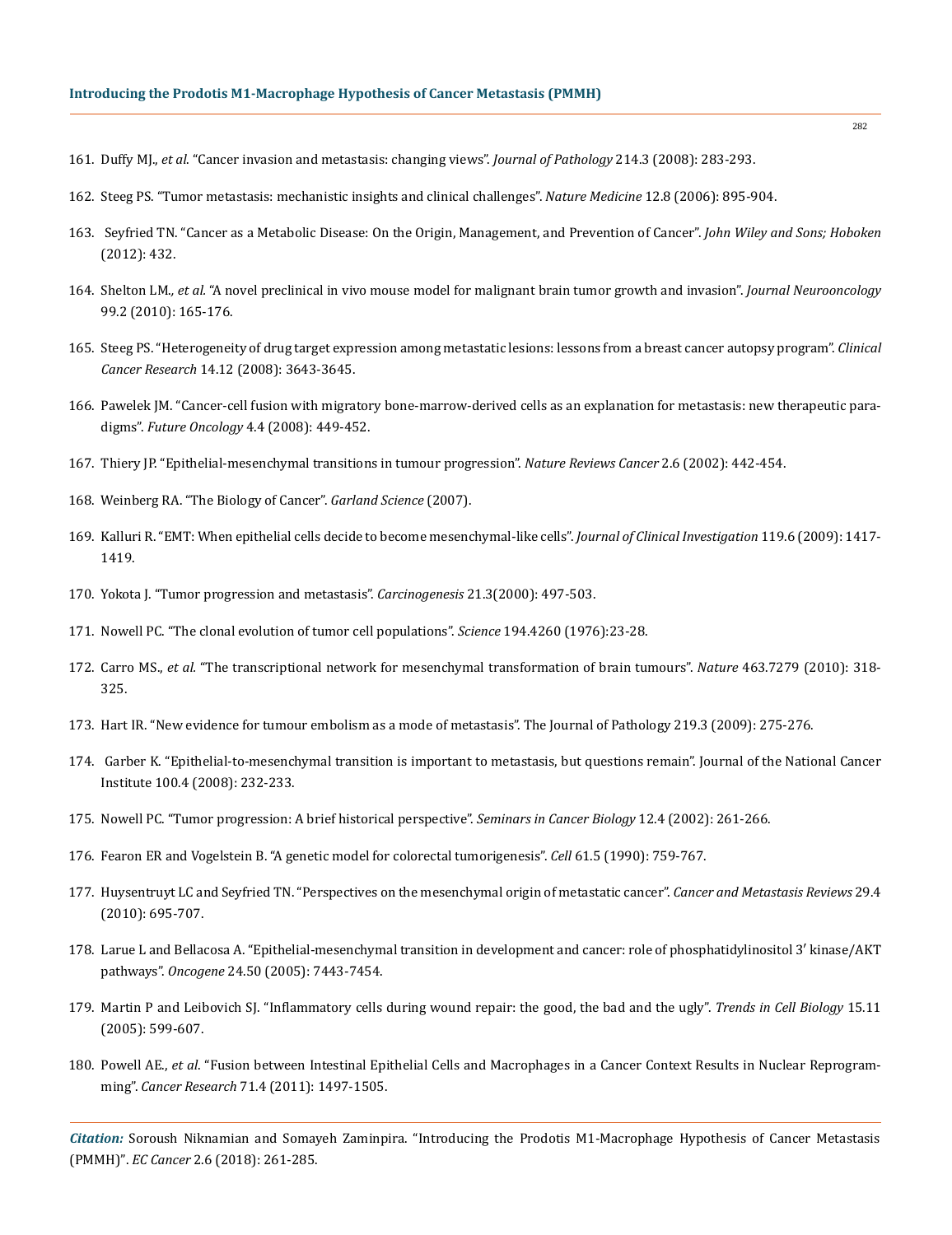- 181. [Trosko JE. "Review paper: cancer stem cells and cancer nonstem cells: from adult stem cells or from reprogramming of differentiated](https://www.ncbi.nlm.nih.gov/pubmed/19261629)  somatic cells". *[Veterinary Pathology](https://www.ncbi.nlm.nih.gov/pubmed/19261629)* 46.2 (2009): 176-193.
- 182. Reya T., *et al.* ["Stem cells, cancer, and cancer stem cells".](https://www.ncbi.nlm.nih.gov/pubmed/11689955) *Nature* 414.6859 (2001): 105-111.
- 183. Shackleton M., *et al.* ["Heterogeneity in cancer: cancer stem cells versus clonal evolution".](http://www.cell.com/cell/fulltext/S0092-8674(09)01030-7) *Cell* 138.5 (2009): 822-829.
- 184. [Sell S and Pierce GB. "Maturation arrest of stem cell differentiation is a common pathway for the cellular origin of teratocarcinomas](https://www.ncbi.nlm.nih.gov/pubmed/8302019)  and epithelial cancers". *[Laboratory Investigation](https://www.ncbi.nlm.nih.gov/pubmed/8302019)* 70.1 (1994): 6-22.
- 185. Yuan X., *et al.* ["Isolation of cancer stem cells from adult glioblastoma multiforme".](https://www.ncbi.nlm.nih.gov/pubmed/15558011) *Oncogene* 23.58 (2004): 9392-9400.
- 186. [Seyfried TN. "Perspectives on brain tumor formation involving macrophages, glia, and neural stem cells".](https://www.ncbi.nlm.nih.gov/pubmed/11370160) *Perspectives in Biology and Medicine* [44.2 \(2001\): 263-282.](https://www.ncbi.nlm.nih.gov/pubmed/11370160)
- 187. Binello E., *et al.* ["Stemness of the CT-2A immunocompetent mouse brain tumor model: Characterization in vitro".](http://www.jcancer.org/v03p0166.htm) *Journal of Cancer* [3 \(2012\): 166-174.](http://www.jcancer.org/v03p0166.htm)
- 188. Huysentruyt LC., *et al.* ["Metastatic cancer cells with macrophage properties: Evidence from a new murine tumor model".](https://www.ncbi.nlm.nih.gov/pubmed/18398829) *Interna[tional Journal of Cancer](https://www.ncbi.nlm.nih.gov/pubmed/18398829)* 123.1 (2008): 73-84.
- 189. [Hanahan D and Weinberg RA. "Hallmarks of cancer: The next generation".](https://www.ncbi.nlm.nih.gov/pubmed/21376230) *Cell* 144.5 (2011): 646-674.
- 190. Siebzehnrubl FA., *et al.* ["The origins of glioma: E Pluribus Unum?"](https://www.ncbi.nlm.nih.gov/pubmed/21351156) *Glia* 59.8 (2011): 1135-1147.
- 191. [Lewis CE and Pollard JW. "Distinct role of macrophages in different tumor microenvironments".](https://www.ncbi.nlm.nih.gov/pubmed/16423985) *Cancer Research* 66.2 (2006): 605- [612.](https://www.ncbi.nlm.nih.gov/pubmed/16423985)
- 192. [Joyce JA and Pollard JW. "Microenvironmental regulation of metastasis".](https://www.ncbi.nlm.nih.gov/pubmed/19279573) *Nature Reviews Cancer* 9.4 (2009): 239-252.
- 193. [Pollard JW. "Macrophages define the invasive microenvironment in breast cancer".](https://www.ncbi.nlm.nih.gov/pubmed/18467655) *Journal of Leukocyte Biology* 84.3 (2008): 623- [630.](https://www.ncbi.nlm.nih.gov/pubmed/18467655)
- 194. Morantz RA., *et al.* ["Macrophages in experimental and human brain tumors. Part 2: studies of the macrophage content of human](https://www.ncbi.nlm.nih.gov/pubmed/422981)  brain tumors". *[Journal of Neurosurgery](https://www.ncbi.nlm.nih.gov/pubmed/422981)* 50.3 (1979): 305-311.
- 195. Biswas SK., *et al.* ["Plasticity of macrophage function during tumor progression: Regulation by distinct molecular mechanisms".](https://www.ncbi.nlm.nih.gov/pubmed/18250403) *Journal of Immunology* [180.4 \(2008\): 2011-2017.](https://www.ncbi.nlm.nih.gov/pubmed/18250403)
- 196. Leek RD., *et al.* ["Association of macrophage infiltration with angiogenesis and prognosis in invasive breast carcinoma".](https://www.ncbi.nlm.nih.gov/pubmed/8840975) *Cancer Research* [56.20 \(1996\): 4625-4629.](https://www.ncbi.nlm.nih.gov/pubmed/8840975)
- 197. Mantovani A., *et al.* ["Macrophage polarization: Tumorassociated macrophages as a paradigm for polarized M2 mononuclear phago](https://www.ncbi.nlm.nih.gov/pubmed/12401408)cytes". *[Trends in Immunology](https://www.ncbi.nlm.nih.gov/pubmed/12401408)* 23.11 (2002): 549-555.
- 198. di Tomaso E., *et al.* ["Glioblastoma recurrence after cediranib therapy in patients: Lack of "rebound" revascularization as mode of](https://www.ncbi.nlm.nih.gov/pubmed/21199795)  escape". *Cancer Research* [71.1 \(2011\): 19-28.](https://www.ncbi.nlm.nih.gov/pubmed/21199795)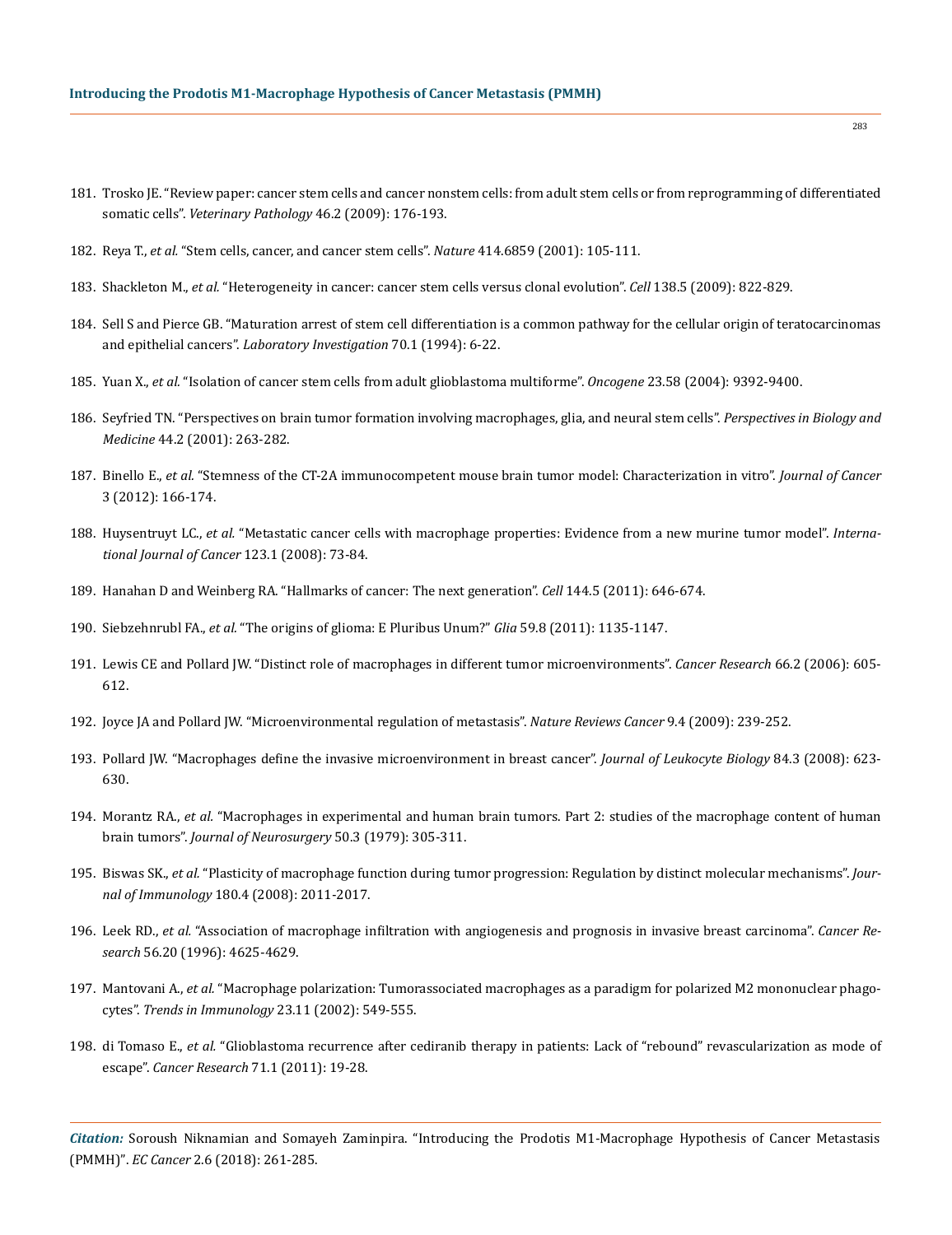- 199. [Qian BZ and Pollard JW. "Macrophage diversity enhances tumor progression and metastasis".](https://www.ncbi.nlm.nih.gov/pubmed/20371344) *Cell* 141.1 (2010): 39-51.
- 200. [Hanahan D and Coussens LM. "Accessories to the crime: Functions of cells recruited to the tumor microenvironment".](https://www.ncbi.nlm.nih.gov/pubmed/22439926) *Cancer Cell* [21.3 \(2012\): 309-322.](https://www.ncbi.nlm.nih.gov/pubmed/22439926)
- 201. Peinado H., *et al.* ["Inflammation joins the "niche".".](https://www.ncbi.nlm.nih.gov/pubmed/18977322) *Cancer Cell* 14.5 (2008): 347-349.
- 202. Talmadge JE.*, et al.* ["Inflammatory cell infiltration of tumors: Jekyll or Hyde".](https://www.ncbi.nlm.nih.gov/pubmed/17717638) *Cancer Metastasis Rev*iews; 26.4 (2007): 373-400.
- 203. Bingle L., *et al.* ["The role of tumour-associated macrophages in tumour progression: implications for new anticancer therapies".](https://www.ncbi.nlm.nih.gov/pubmed/11857487) *The [Journal of Pathology](https://www.ncbi.nlm.nih.gov/pubmed/11857487)* 196.3 (2002):254-265.
- 204. Huysentruyt LC.*, et al.* ["Hypothesis: are neoplastic macrophages/microglia present in glioblastoma multiforme?"](https://www.ncbi.nlm.nih.gov/pmc/articles/PMC3178415/) *ASN Neuro* 3.4 [\(2011\).](https://www.ncbi.nlm.nih.gov/pmc/articles/PMC3178415/)
- 205. Maniecki MB., *et al.* ["Tumor-promoting macrophages induce the expression of the macrophage-specific receptor CD163 in malig](https://www.ncbi.nlm.nih.gov/pubmed/22362417)nant cells". *[International Journal of Cancer](https://www.ncbi.nlm.nih.gov/pubmed/22362417)* 131.10 (2012): 2320-2331.
- 206. [Navarro A and Boveris A. "Hypoxia exacerbates macrophage mitochondrial damage in endotoxic shock".](https://www.ncbi.nlm.nih.gov/pubmed/15637172) *American Journal Of Physi[ology-Regulatory Integrative And Comparative Physiology](https://www.ncbi.nlm.nih.gov/pubmed/15637172)* 288.2 (2005): R354-355.
- 207. Frost MT., *et al.* ["Hypoxia accelerates nitric oxide-dependent inhibition of mitochondrial complex I in activated macrophages.](https://www.ncbi.nlm.nih.gov/pubmed/15486095) *Ameri[can Journal Of Physiology-Regulatory Integrative And Comparative Physiology](https://www.ncbi.nlm.nih.gov/pubmed/15486095)* 288.2 (2005): R394-400.
- 208. Vander Heiden MG*., et al.* ["Understanding the Warburg effect: the metabolic requirements of cell proliferation".](https://www.ncbi.nlm.nih.gov/pubmed/19460998) *Science* 324.5930 [\(2009\): 1029-1033.](https://www.ncbi.nlm.nih.gov/pubmed/19460998)
- 209. [Pawelek JM. "Tumour cell hybridization and metastasis revisited".](https://www.ncbi.nlm.nih.gov/pubmed/11198471) *Melanoma Research* 10.6 (2000): 507-514.
- 210. [Seyfried TN., et al. Does the existing standard of care increase glioblastoma energy metabolism?](https://www.ncbi.nlm.nih.gov/pubmed/20634134) *Lancet Oncology* 11.9 (2010): 811- [813.](https://www.ncbi.nlm.nih.gov/pubmed/20634134)
- 211. [Munzarova M and Kovarik J. "Is cancer a macrophage-mediated autoaggressive disease?"](https://www.ncbi.nlm.nih.gov/pubmed/2882343) *Lancet* 1.8539 (1987): 952-954.
- 212. [Vignery A. Macrophage fusion: Are somatic and cancer cells possible partners?](https://www.ncbi.nlm.nih.gov/pubmed/15817374) *Trends in Cell Biology* 15.4 (2005): 188-193.
- 213. Chakraborty AK., *et al*[. "Human monocyte × mouse melanoma fusion hybrids express human gene".](https://www.ncbi.nlm.nih.gov/pubmed/11574157) *Gene* 275.1 (2001): 103-106.
- 214. Van den Bossche J, *et al*[. "Alternatively activated macrophages engage in homotypic and heterotypic interactions through IL-4 and](https://www.ncbi.nlm.nih.gov/pubmed/19574480)  [polyamine-induced E-cadherin/catenin complexes".](https://www.ncbi.nlm.nih.gov/pubmed/19574480) *Blood* 114.1 (2009): 4.
- 215. [Pawelek JM. "Tumour-cell fusion as a source of myeloid traits in cancer".](https://www.ncbi.nlm.nih.gov/pubmed/16321767) *Lancet Oncology* 6.12 (2005): 988-993.
- 216. Schulz C., *et al*[. "A lineage of myeloid cells independent of Myb and hematopoietic stem cells".](https://www.ncbi.nlm.nih.gov/pubmed/2442384) *Science* 336.6077 (2012): 86-90.
- 217. Seyfried TN, *et al*[. "Influence of host cell infiltration on the glycolipid content of mouse brain tumors".](https://www.ncbi.nlm.nih.gov/pubmed/8780032) *Journal of Neurochemistry* 66.5 [\(1996\): 2026-2033.](https://www.ncbi.nlm.nih.gov/pubmed/8780032)